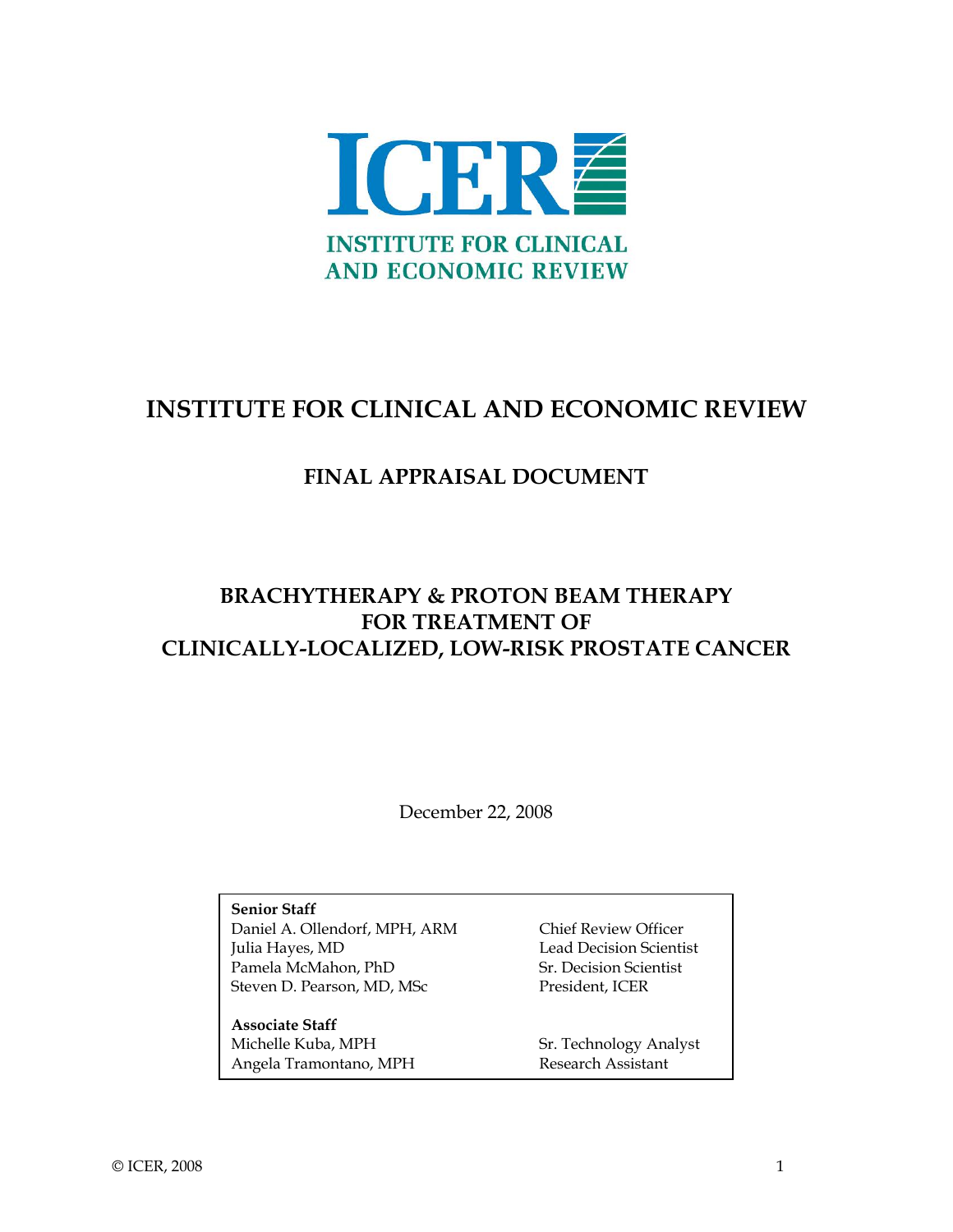## **EXECUTIVE SUMMARY**

### **Introduction**

Prostate cancer is the second leading cause of cancer deaths and the seventh overall cause of death in men in the United States (Centers for Disease Control and Prevention, 2008). Given that most new cases are diagnosed at an early, localized stage, significant attention has been focused on understanding the risks and benefits of alternative management strategies for patients with low-risk disease. The major options include active surveillance and various forms of radiation therapy and surgery. Data to compare the long-term survival benefits of these options are limited, and thus the choice for many patients is based largely on considerations of the potential short and long-term side effects of different treatment options.

ICER has previously appraised the comparative clinical effectiveness and value of two forms of external beam radiation therapy (EBRT): intensity-modulated radiation therapy (IMRT) and three-dimensional conformal radiation therapy (3D-CRT). IMRT has largely replaced 3D-CRT in the United States and is now viewed as the standard against which EBRT alternatives should be compared. The other major radiation modalities currently employed to treat localized prostate cancer are interstitial brachytherapy and proton beam therapy (PBT). These two treatment options are the primary focus of this appraisal. Data on active surveillance are included to give context to the findings on radiation therapy alternatives, but both active surveillance and surgical prostatectomy will be topics of formal ICER appraisals in 2009 that will, when completed, provide a full set of reviews on management options for localized prostate cancer.

For brachytherapy and PBT there are several key questions that have served to frame this review:

- 1) The impact of brachytherapy and PBT on survival and freedom from disease recurrence relative to IMRT and active surveillance
- 2) The relative rates of treatment-induced acute and late toxicities of brachytherapy and PBT and the impact of these toxicities on patients' quality of life
- 3) The potential negative impact of radiation exposure from treatment
- 4) The generalizability to community practice of published evidence on brachytherapy and PBT arising from studies at highly specialized, academic practices
- 5) The budget impact and cost-effectiveness of brachytherapy and PBT for low-risk prostate cancer relative to IMRT and active surveillance

Because these treatments may vary in terms of their net health benefit, and because reasonable alternatives exist for prostate cancer patients and clinicians, health care decision makers will benefit from a formal appraisal of the comparative clinical effectiveness and comparative value of alternative radiation therapy options for localized prostate cancer.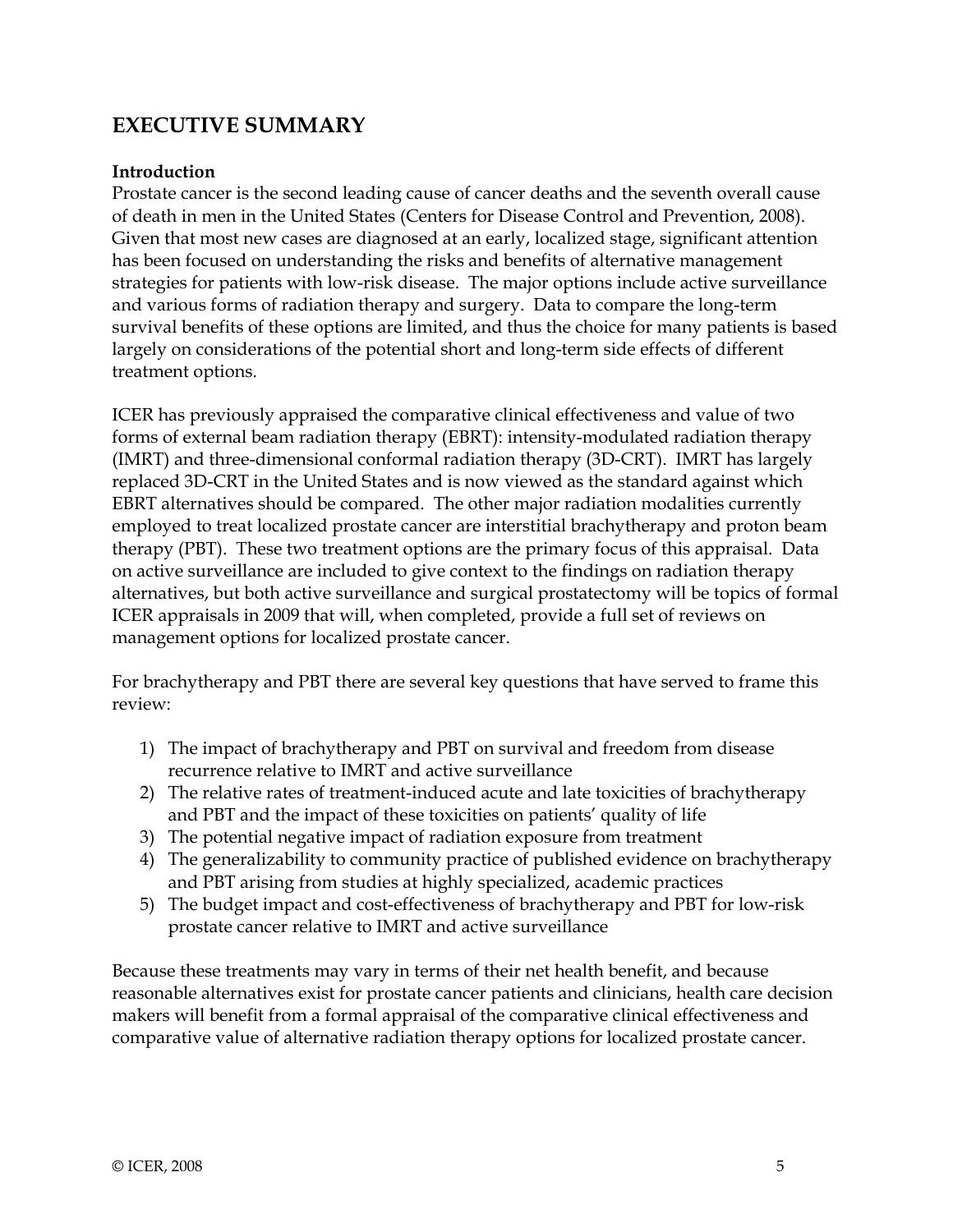## **Alternative Treatment Options**

## *Brachytherapy*

Prostate brachytherapy refers to placement of radioactive "seeds" into the prostate in the area affected by cancer. There are two major forms of prostate brachytherapy currently in use today: permanent, low-dose rate (LDR) brachytherapy, in which radioactive seeds are permanently implanted and emit a low dose of radiation over several months; and the newer, temporary, high-dose rate (HDR) procedure, in which seeds are inserted through micro-catheters and removed after less than an hour. The HDR procedure is typically reserved for intermediate- or higher-risk patients, and thus LDR brachytherapy is the focus of this appraisal. This procedure typically involves a dose planning physician visit, an overnight hospital stay for the procedure itself, recovery time, and a post-operative followup visit.

Proponents of brachytherapy feel that the procedure exposes less normal tissue to radiation in comparison to other forms of EBRT while providing a higher radiation dose to the target (American Brachytherapy Society, 2008). The procedure is not indicated for patients with large prostate size or those with a history of urethral stricture, as the procedure results in short-term inflammation and swelling of the gland which could lead to acute urinary obstruction (Mayo, 2008). Other potential risks of brachytherapy include infection, injury, and anesthesia-related complications from the procedure; migration of radioactive seeds to parts of the body outside the prostate; acute and late-onset urinary incontinence or irritative symptoms; rectal morbidity (e.g., proctitis, hemorrhage); and sexual dysfunction. In addition, there are concerns regarding the long-term risk of treatment-induced secondary malignancy common to all forms of radiation therapy.

Clinical experts on the ICER Evidence Review Group agreed that brachytherapy training in postgraduate residency and fellowship is suitable to prepare all practicing clinicians to perform the procedure with competency. There exists a well-defined minimum hands-on experience mandated by the Accreditation Council for Graduate Medical Education (ACGME) Residency Review Committee for Radiation. However, due to the complex technical aspects of brachytherapy, there is acknowledged variation in clinician procedural skills and associated patient outcomes. The results of several studies suggest that a clinician's level of experience with brachytherapy is correlated with disease recurrence and death, although no clear link to complications has been documented (Chen, 2008; Chen, 2006). Concern regarding variability in technical competency and outcomes may apply somewhat more to brachytherapy, but the same issue is also relevant for IMRT and proton beam therapy; unfortunately, no evidence exists with which to compare the relationship between clinician skills and patient outcomes across the 3 modalities.

## *Proton Beam Therapy*

Proton beams are known to deposit the bulk of their radiation energy at the end of their range of penetration, a radiation pattern referred to as the Bragg peak (Larsson, 1958). This feature allows for targeted dosing of proton radiation to a particular tumor site as opposed to the more disseminated distribution of photon radiation used for IMRT (Lundkvist, 2005). On the other hand, uncertainties remain regarding the true dose distribution of protons in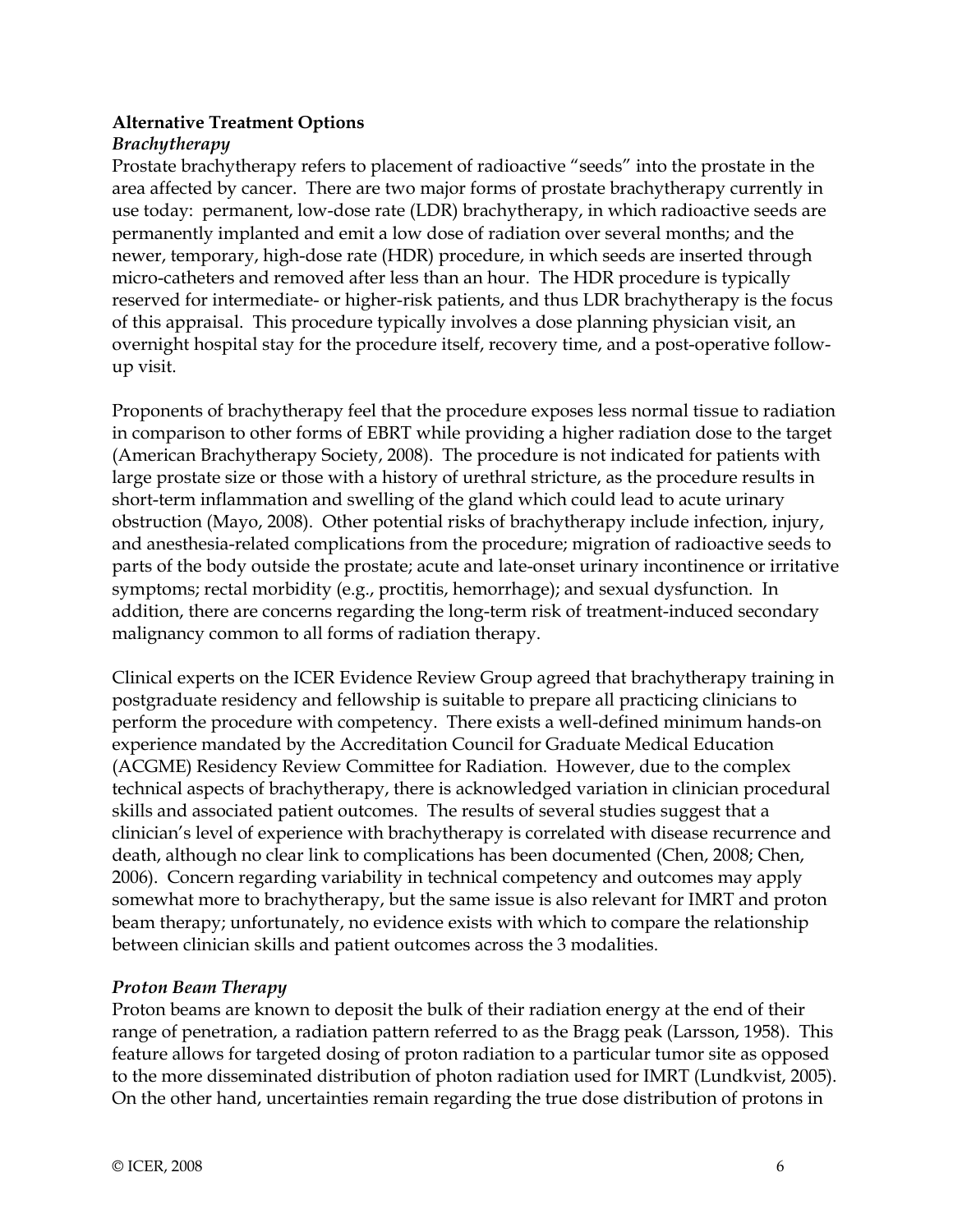prostate cancer, as these tumors are more deep-seated relative to other cancers historically treated by protons, and current scanning techniques may not allow for conformation of the radiation to the target as accurately as with IMRT (Nguyen, 2008).

PBT is usually performed as an outpatient procedure; patients have an initial dose planning visit followed by approximately 40 daily treatment visits of 15-20 minutes' duration; patients must be completely immobilized during the procedure to limit radiation exposure to normal tissue. Potential treatment-induced toxicities from PBT are similar to those of brachytherapy (with the exception of acute urinary retention), and include early and lateonset urinary incontinence and/or obstructive symptoms, rectal toxicity, and sexual dysfunction.

While PBT centers have expanded in recent years, they are relatively few in number; there are currently 5 centers operating in the US (California, Texas, Indiana, Florida, and Massachusetts), with two additional centers scheduled to come online in 2009. The relatively small number of proton centers may be due in part to the large investment (\$125- \$150 million) required to obtain the equipment and construct a suitable housing facility.

#### **Analytic Framework for Evaluation of Brachytherapy and Proton Beam Therapy**

The analytic framework for this review is shown in the Figure below. There are little to no data directly demonstrating the impact of these therapies on overall patient survival, so judgments about the effectiveness of these interventions must rest almost exclusively upon consideration of the strength of surrogate endpoints as well as evaluation of treatmentassociated risks.



## **Analytic Framework: Brachytherapy and Proton Beam Therapy in Prostate Cancer Treatment**

Within this analytic framework, the link between biochemical evidence of disease recurrence and survival has been the subject of much debate. Because of the slow growth of most prostate cancers, and the consequent need for extremely long follow-up periods to measure survival accurately, biochemical recurrence, or "failure," as marked by changes in PSA levels following a low, or nadir value post-treatment, is widely used as a predictor of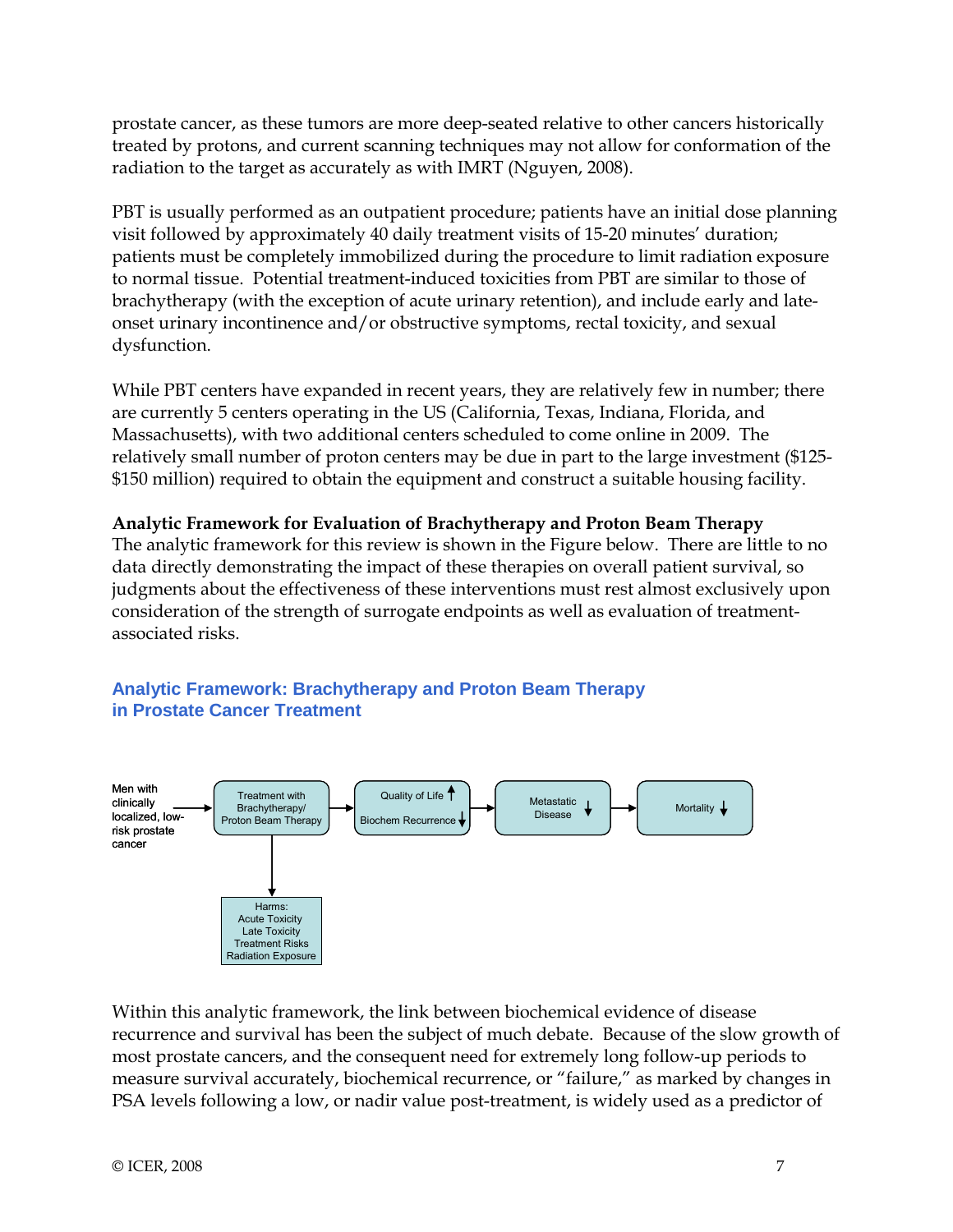survival; indeed, there is an active body of literature dedicated to finding the most appropriate method for measuring biochemical recurrence (Kuban, 2003; Roach, 2006). Some evidence suggests that biochemical failure is an appropriate surrogate in certain subgroups, such as high-risk patients younger than 75 years (Kwan, 2003). Questions remain, however, regarding biochemical failure's prognostic ability for other patients. Studies of patients receiving radiation therapy and androgen deprivation therapy (ADT) have found no association between biochemical failure rates and long-term mortality (Kupelian, 2002; Sandler, 2003). Nonetheless, biochemical failure has gained broad consensus among clinicians and researchers as a valid surrogate outcome. Clinicians use it as a trigger for treatment decisions, and its role as a surrogate measure in research will endure due to the practical barriers to conducting large-scale trials of sufficient duration to measure disease-specific and overall mortality.

#### **Summary of Comparative Clinical Effectiveness**

#### *Data Quality*

A total of 166 studies met all entry criteria for review. Randomized controlled trials do not exist that compare measures of benefit and/or harm between brachytherapy, PBT, IMRT, and active surveillance. Only one study involved an internal comparison of these treatment alternatives: a single-center evaluation of toxicity rates in two distinct case series of patients treated with either brachytherapy or IMRT (Eade, 2008). Nearly all of the remaining studies were relatively small single-center case series of a single modality, a body of evidence further limited by considerable variability across studies in population demographics, number of patients with low-risk disease, and definitions of measures of treatment failure, making even indirect comparisons across treatments problematic.

Information on PBT is limited to case-series from a single institution, and is thus extremely limited in providing robust evidence on either biochemical failure or rates of acute and chronic toxicities of treatment.

#### *Survival and Freedom from Biochemical Failure*

Data on overall and disease-specific survival from studies that met our eligibility criteria were only available on brachytherapy and active surveillance. Overall survival varied substantially across studies due to variation in study populations; at 5 years, estimates ranged from 69%-90% for active surveillance and 77%-97% for brachytherapy. Diseasespecific survival was similar across brachytherapy and active surveillance studies, ranging between 93%-100% at median follow-up periods between 5 and 12 years.

Comparisons of biochemical failure across modalities is complicated by the use of several different definitions of biochemical failure; with guidance from the ICER Evidence Review Group, data on this outcome were only evaluated from studies with a median follow-up of at least 5 years, since by 5 years outcomes across studies with different definitions of biochemical failure should normalize. Of the 28 studies that met this 5-year criterion, 24 were of brachytherapy, 3 of IMRT, and 1 of PBT.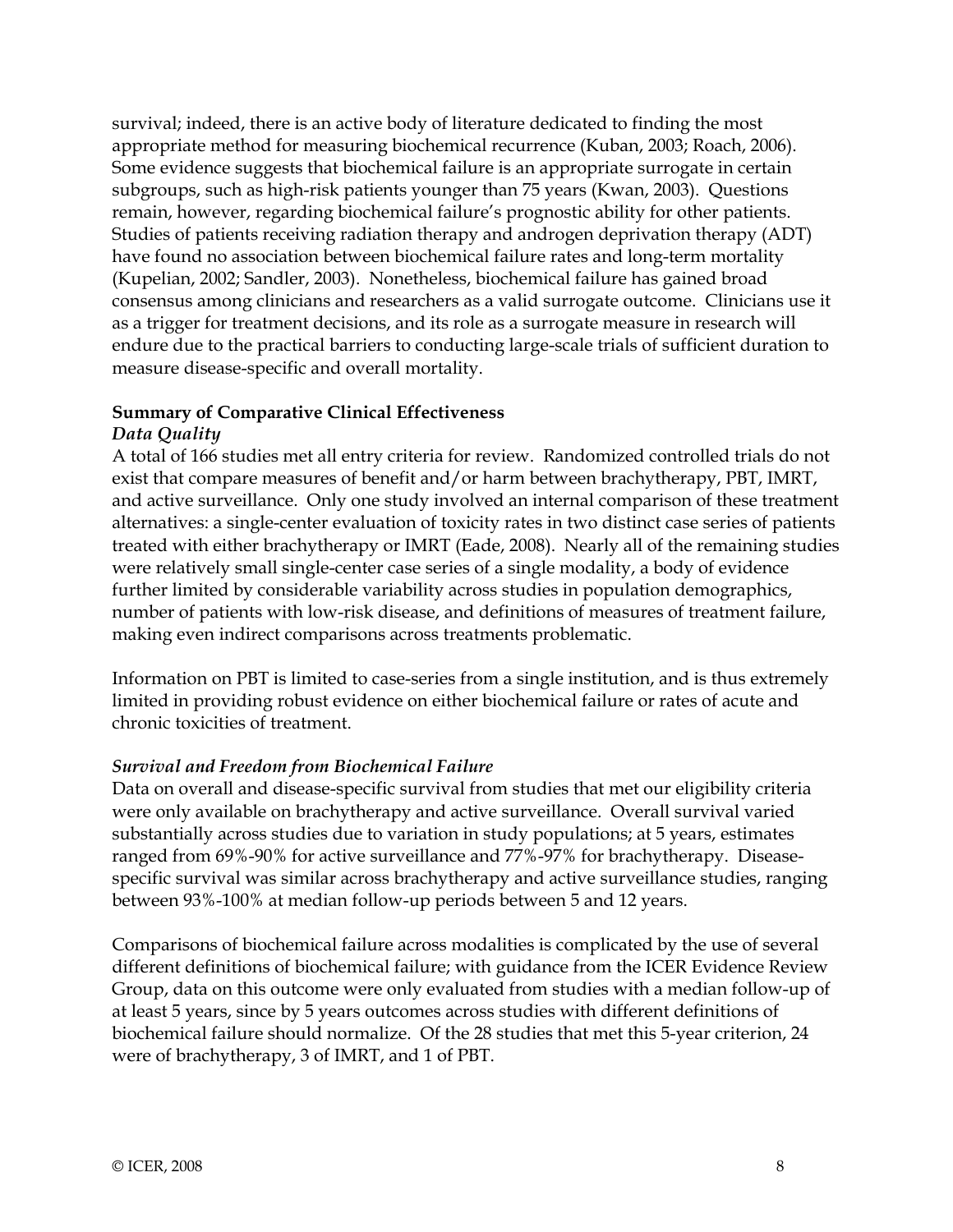The results from these studies are shown in the Figure below; the size of the "bubbles" correlates with study sample size. Despite normalization of outcomes across different definitions of biochemical failure, other differences between studies in population demographics, proportion of low-risk disease, use of adjuvant or neoadjuvant ADT, and other factors complicate comparisons for this surrogate endpoint, and the substantial overlap in the estimates observed demonstrates no discernable difference in freedom from failure results among treatments.





NOTE: Bubble size used to illustrate study sample size

It should be noted that a larger body of literature is available for PBT and IMRT when the 5 year follow-up restriction is removed. Rates of freedom from biochemical failure for all PBT (n=6) and IMRT (n=7) studies that report such outcomes are in a similar range to those displayed in the Figure (79%-95% and 69%-99% for PBT and IMRT respectively) at timepoints between 1.5 and 6 years. We could not include active surveillance in this comparison because biochemical failure is defined as a change from a nadir value following treatment. A number of active surveillance studies do report surrogate outcomes for active surveillance in terms of "treatment-free" or "progression-free" survival; in the 7 studies identified, estimates ranged from 45%-73% at between 5 and 15 years of follow-up.

## *Harms*

## Risks Specific to Particular Treatments

Brachytherapy has a unique risk of "seed migration" in which one or more radioactive seeds become dislodged and travel to nearby organs inside the body. Seed migration is a relatively common phenomenon, occurring in 6-55% of patients (Ankem, 2002; Older, 2001;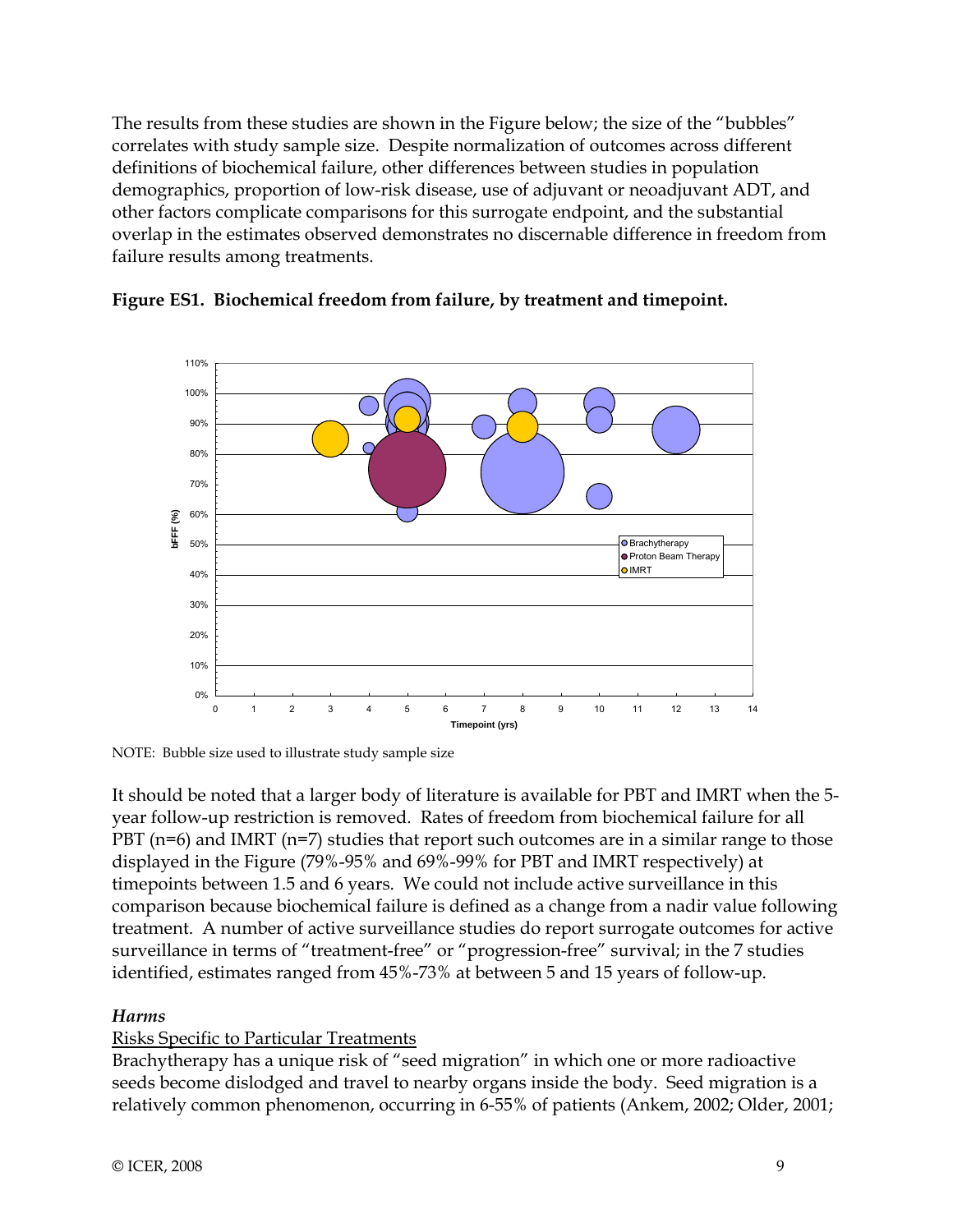Eshleman, 2004). Seeds migrate most commonly to the lung (Chauveinc, 2004), but have also been found in the urethra, bladder, and vertebral venous plexus (Nakano, 2006). While the phenomenon may be somewhat alarming to patients, the potential for a single seed's radiation to cause significant damage is extremely small, and findings from the vast majority of follow-up studies have documented no short- or long-term detrimental effects (Davis, 2000; Davis, 2002; Ankem, 2002; Dafoe-Lambie, 2000; Chauveinc, 2004; Eshleman, 2004; Nag, 1997; Older, 2001; Stone, 2005). The few available reports of harm from seed migration are limited to individual case studies (Miura, 2008; Zhu, 2006).

Brachytherapy also has a unique risk of acute urinary retention due to swelling of the prostate gland in reaction to the local inflammation caused by the seeds. This adverse outcome occurs in approximately 10% of patients, requiring short-term catheterization and medication.

Another modality-specific risk raised by clinical experts on the ICER Evidence Review Group and discussed in the literature is a potential risk of increased hip fracture for patients treated with PBT. PBT delivers a higher dose of radiation through the femoral heads than does IMRT, but there are no published studies which have sought to evaluate whether this increase is associated with a greater incidence of hip fracture (Nguyen, 2008).

#### Radiation-induced Malignancies

The risk of secondary malignancy from the radiation exposure of brachytherapy, IMRT, and PBT is very difficult to assess but is assumed by most experts to be approximately 0.5%-1% (Brenner, 2000; Abdel-Wahab, 2008; Kry, 2005; Schneider, 2006). The literature is limited to registry-based observational studies of cancer prevalence among patients receiving oldergeneration radiation technologies, and dose-extrapolation studies for newer-generation radiation modalities. Given that EBRT modalities such as IMRT and PBT involve greater radiation exposure outside the prostate than does brachytherapy, the ICER review and economic models assume a lifetime attributable risk of 1% for these approaches and 0.5% for brachytherapy. Since other treatment options for localized prostate cancer involve no radiation, these risks may be particularly relevant for some patients, particularly younger men.

## Acute and Late Radiation Toxicity

Side effects due to radiation toxicity affecting the bowel, bladder, and sexual organs are the most prominent harms posed by radiation treatment of localized prostate cancer. For this review, evidence on treatment-related gastrointestinal (GI) and genitourinary (GU) toxicity was limited to studies using standardized scoring criteria in an effort to identify the rate of toxicities serious enough to require some form of treatment. This level of severity is represented by a score of  $\geq 2$  on most scoring systems.

For toxicities common to all treatments, reported estimates ranged widely. As with measures of effectiveness, indirect comparisons of data on harms was made problematic by underlying differences in the study populations, percentage of low-risk patients, institution-specific modifications to the standardized toxicity scales, and other factors.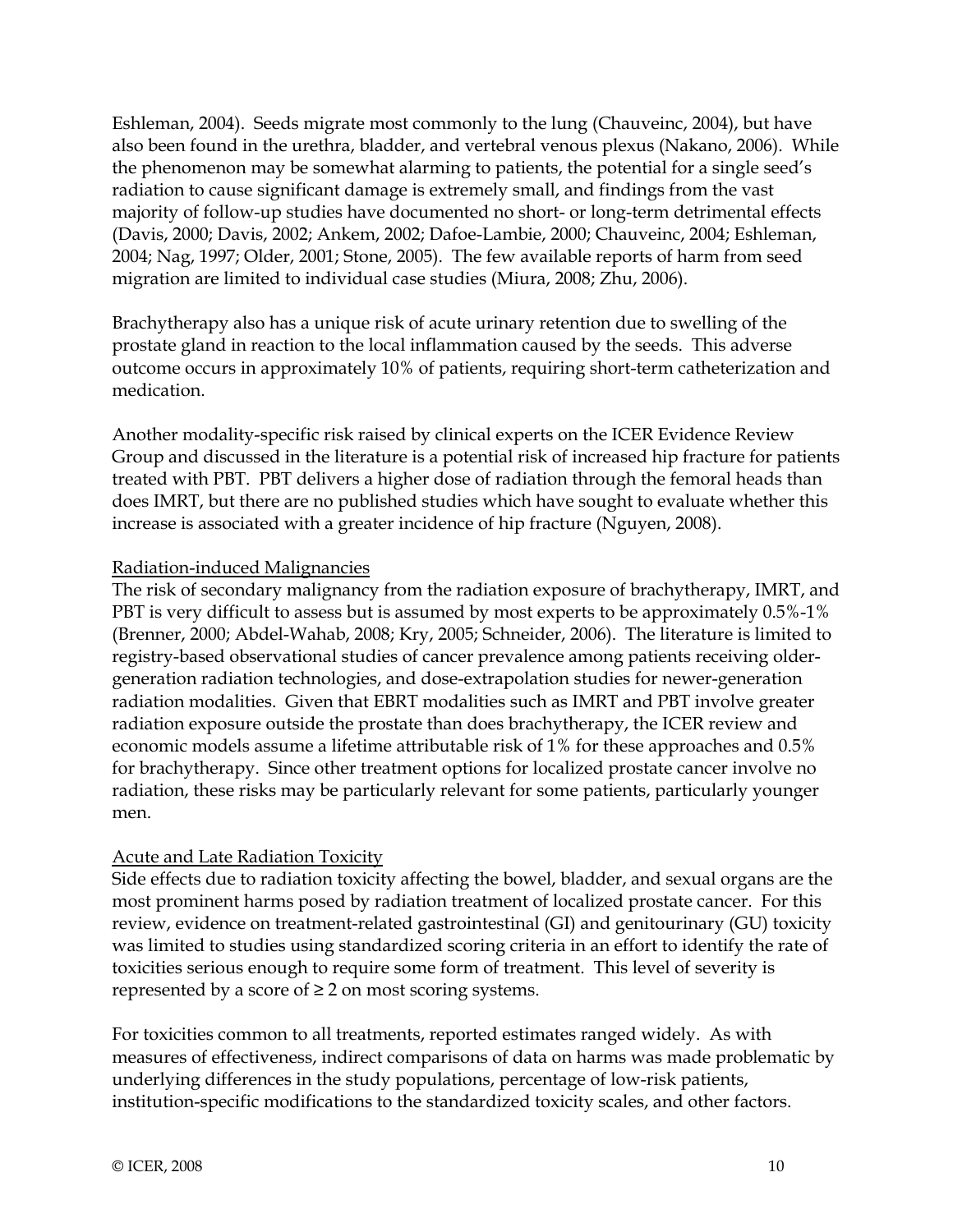With full recognition of the heterogeneity of clinical populations in the published literature, the ICER review performed a random-effects meta-analysis to compare rates of toxicities across treatment modalities (see Table ES1 on following page). The results of the metaanalysis suggest some distinctions in rates of acute and late toxicities among the treatments. For example, the pooled rate of acute GI toxicity appears notably lower with brachytherapy (2.1%) compared to IMRT (18.4%); the rate of late GI toxicity appears to be higher for PBT (16.7%) than for either IMRT (6.6%) or brachytherapy (4.0%). Rates for most other toxicities, however, do not differ substantially between brachytherapy and IMRT, with the scarcity of evidence available on PBT making other comparisons of its outcomes impossible.

All results from the meta-analysis must be viewed with caution. Given the greatly differing rates of toxicity within the published results for each individual treatment, the metaanalysis produced pooled estimates with wide confidence intervals. The ICER review was unable to find evidence or clinical opinion that could provide principles by which to judge which published outcomes were most representative of "true" toxicity rates. Accordingly, while pooled estimates are presented in Table ES 1 and in the body of the review, the degree of clinical and statistical heterogeneity in published studies limits the usefulness of explicit comparisons of these pooled estimates across treatments. While the few studies that are available on PBT suggest, on balance, a comparable toxicity profile to other radiation modalities, the conceptual confidence interval around PBT's effects remains so broad that very low certainty can be assigned any judgment of its comparative clinical effectiveness. There is a good possibility that further evidence could demonstrate the toxicity profile and clinical effectiveness of PBT to be *superior or inferior* to that of IMRT and brachytherapy.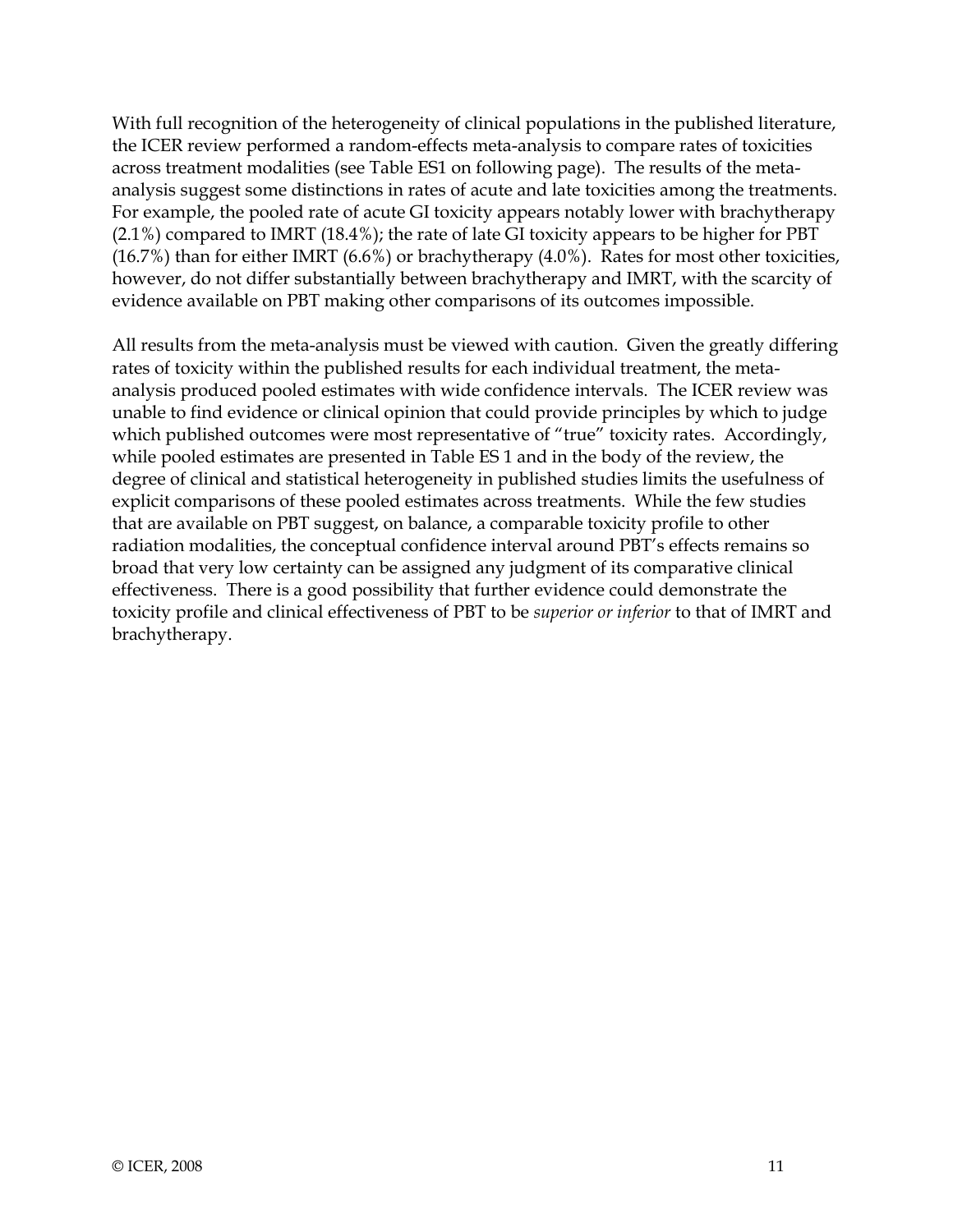| Toxicity          | <b>Brachytherapy</b>                    | <b>PBT</b>                 | <b>IMRT</b>                  |
|-------------------|-----------------------------------------|----------------------------|------------------------------|
| $GI \geq 2$ *     |                                         |                            |                              |
| Acute             | Studies: 9                              | Studies: 1                 | Studies: 4                   |
|                   | High: 9.6%                              | High: 0.0%                 | High: 50.3%                  |
|                   | Low: 0.0%                               | Low: 0.0%                  | Low: 2.3%                    |
|                   | Pooled <sup>†</sup> : 2.1% (0.0%, 4.1%) | Pooled: NR                 | Pooled: 18.4% (8.3%, 28.5%)  |
|                   |                                         |                            |                              |
| Late              | Studies: 18                             | Studies: 3                 | Studies: 7                   |
|                   | High: 12.8%                             | High: 26.0%                | High: 24.1%                  |
|                   | Low: $0.0\%$                            | Low: 3.5%                  | Low: 1.6%                    |
|                   | Pooled: 4.0% (2.5%, 5.4%)               | Pooled: 16.7% (1.6%,31.8%) | Pooled: 6.6% (3.9%, 9.4%)    |
|                   |                                         |                            |                              |
| GU <sub>2</sub> 2 |                                         |                            |                              |
| Acute             | Studies: 11                             | Studies: 1                 | Studies: 4                   |
|                   | High: 64.8%                             | High: 40.1%                | High: 49.0%                  |
|                   | Low: 9.7%                               | Low: 40.1%                 | Low: 6.9%                    |
|                   | Pooled: 28.7% (17.1%, 40.4%)            | Pooled: NR                 | Pooled: 30.0% (13.2%, 46.7%) |
|                   |                                         |                            |                              |
| Late              | Studies: 12                             | Studies: 3                 | Studies: 5                   |
|                   | High: 40.3%                             | High: 5.7%                 | High: 28.3%                  |
|                   | Low: 0.0%                               | Low: 5.0%                  | Low: 3.5%                    |
|                   | Pooled: 16.7% (7.7%, 25.7%)             | Pooled: 5.5% (4.6%, 6.5%)  | Pooled: 13.4% (7.5%, 19.2%)  |
|                   |                                         |                            |                              |
| Other             |                                         |                            |                              |
| Acute Urinary     | Studies: 9                              | N/A                        | N/A                          |
| Retention         | High: 17.0%                             |                            |                              |
|                   | Low: 1.7%                               |                            |                              |
|                   | Pooled: 9.7% (1.7%, 17.1%)              |                            |                              |
|                   |                                         |                            |                              |
| Erectile          | Studies: 7                              | Studies: 0                 | Studies: 2                   |
| Dysfunction       | High: 43.0%                             |                            | High: 49.0%                  |
|                   | Low: 14.3%                              |                            | Low: 48.0%                   |
|                   | Pooled: 32.3% (25.7%, 38.9%)            |                            | Pooled: NR                   |

**Table ES 1. Reported effects on acute and late radiation-induced toxicity, by treatment type.**

\*As measured on RTOG or NCI-CTC toxicity scales

†From random-effects meta-analysis (with 95% confidence intervals)

## **Comparative Value**

We used findings from our systematic review on clinical effectiveness and treatmentrelated toxicity to perform a cost-utility analysis of immediate treatment or treatment deferred for 3 years with brachytherapy, IMRT, and PBT in 65-year-old men with localized prostate cancer. PBT was included in the model even though the results of the systematic review suggested very low certainty in estimates of clinical effectiveness and rates of toxicity. Deferred treatment was modeled on the basis of evidence showing that many patients initially opting for active surveillance switch to definitive treatment within 5 years, and in many cases do so without evidence of clinical progression of disease (Parker, 2004). For this reason we assumed patients would be on active surveillance for 3 years prior to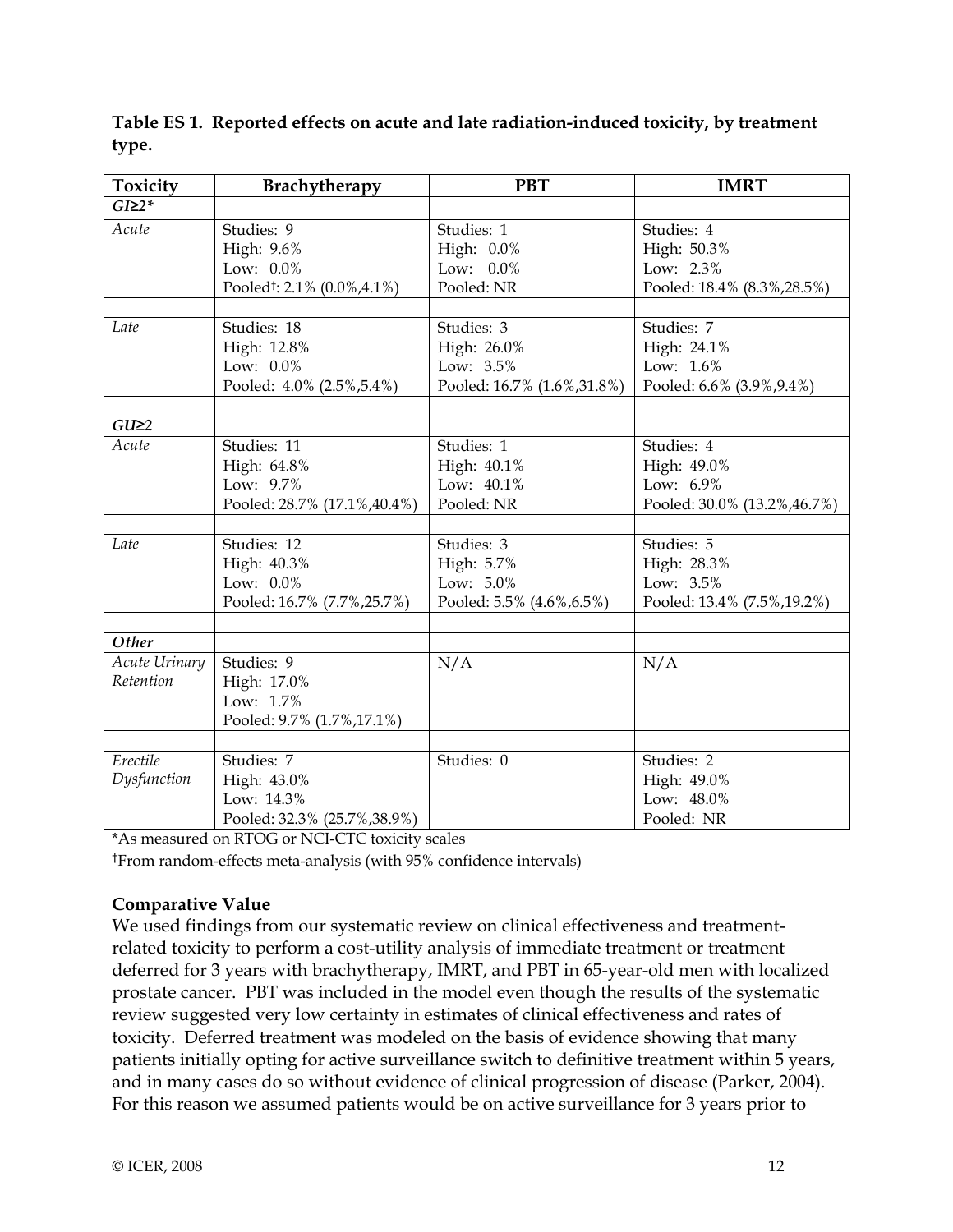initiating the radiation treatment of their choice. Utilities (i.e., the value, between 0 and 1, placed on quality of life in a particular state of health) for patients with individual toxicities or toxicity combinations were obtained from published literature; risks of secondary malignancy were incorporated as an average decline in utility across all patients.

The ICER review of clinical effectiveness provided the base case assumption that the effectiveness of brachytherapy, IMRT, and PBT are equivalent; therefore, the economic model results show life expectancy for a 65-year old man to be approximately 17 years no matter which treatment is selected or whether such treatment is immediate or deferred. Toxicities for each treatment option reduce the final total of quality-adjusted life years to a narrow range shown below in Table ES 2. The systematic review provided base case estimates of relatively similar toxicity rates for these treatments, and therefore only small differences are found in overall quality-adjusted life expectancy. Large differences are observed in lifetime cost, however, with immediate or deferred brachytherapy having costs 30% and 60% lower than those of strategies involving IMRT and PBT, respectively.

| <b>Treatment</b> | Cost     | <b>OALYs</b> |
|------------------|----------|--------------|
| Brachytherapy    | \$29,575 | 13.90        |
| Deferred BT      | \$31,305 | 13.95        |
| <b>IMRT</b>      | \$41,591 | 13.81        |
| Deferred IMRT    | \$42,118 | 13.84        |
| Deferred PBT     | \$70,661 | 13.73        |
| <b>PBT</b>       | \$72,789 | 13.70        |

|  | Table ES 2. Lifetime costs and quality-adjusted life expectancy, by treatment type. |  |  |  |  |  |
|--|-------------------------------------------------------------------------------------|--|--|--|--|--|
|--|-------------------------------------------------------------------------------------|--|--|--|--|--|

BT=Brachytherapy; IMRT=Intensity-modulated radiation therapy; PBT=Proton beam therapy; QALYs=Quality-adjusted life years

Immediate treatment with brachytherapy or IMRT is slightly less costly than deferred treatment due to the additional costs of surveillance, which include biopsy, serial PSA testing, and treatment of disease-associated obstructive symptoms. This is not the case with PBT, as the discounted cost from deferred PBT outweighs the additional costs of surveillance. Quality-adjusted life expectancy is slightly higher with deferred strategies, as the model was structured so that men could not progress to metastatic disease while on active surveillance. In any event, effectiveness is within the narrow range estimated for immediate treatment.

The model was also run for a younger cohort of 58 year-old men; immediate and deferred brachytherapy remained the least costly and most effective strategies. Also, while not a large component of lifetime costs, it is worth noting that the estimated cost of patient time spent in treatment, a cost typically borne by the patient (and/or his employer), is >50% lower for brachytherapy than for either IMRT or PBT (\$686 vs. \$1,544 and \$1,715 respectively); this is based on estimates of about 5 days out of work for brachytherapy treatment vs. 11-12 days for the treatment cycle of IMRT or PBT. Even when these costs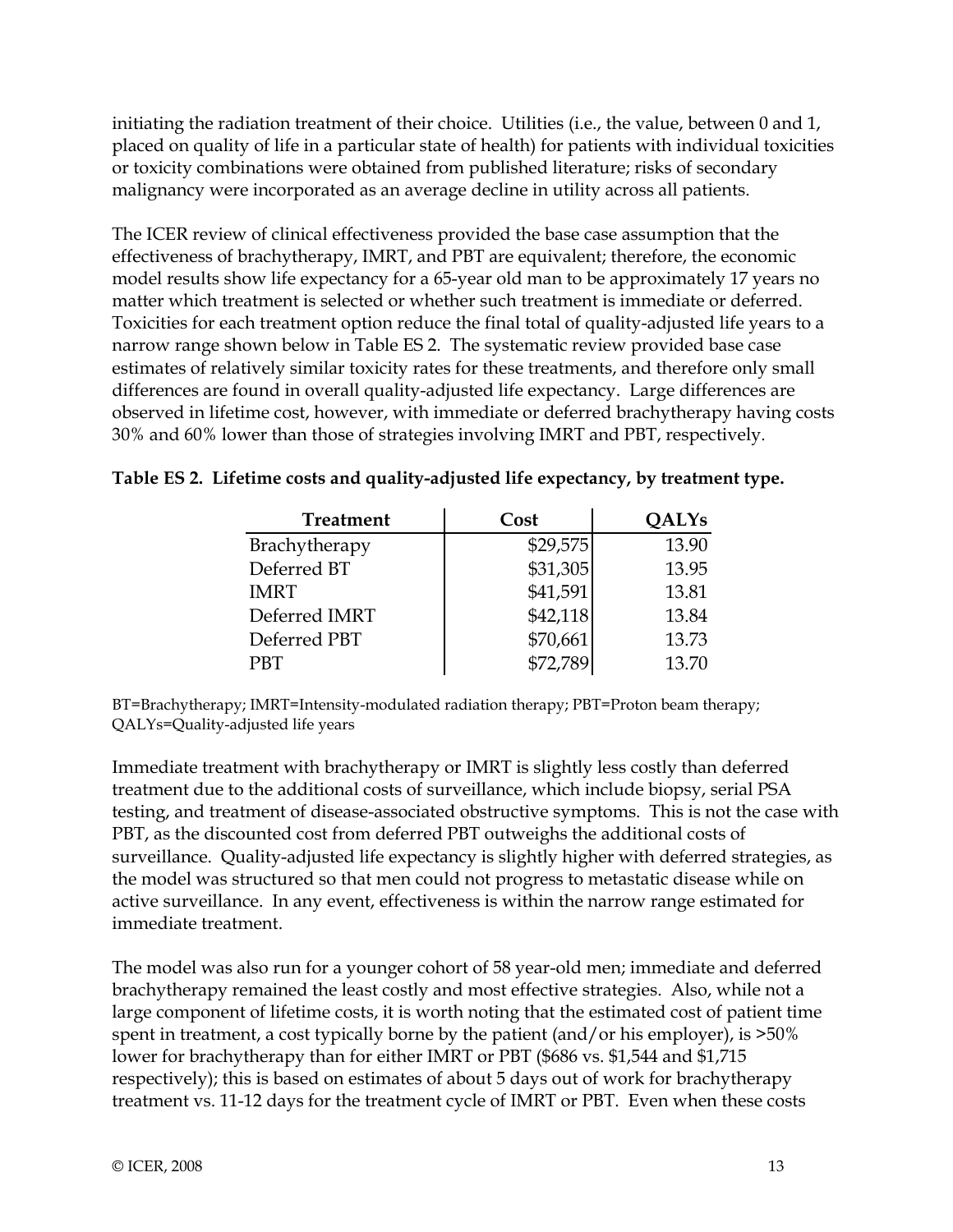were removed from the analysis, immediate and deferred brachytherapy remained the least costly strategies.

Given the limitations of the evidence on clinical effectiveness and rates of toxicity for these treatments, multiple sensitivity analyses were conducted. Table ES 3 below illustrates the effects of varying toxicity rates and toxicity-related utility on the effectiveness of each strategy. These sensitivity analyses showed that effectiveness was highly sensitive to small changes in base case rates of toxicity. For example, under scenarios with small absolute increases in the rate of late GU or late GI toxicities for brachytherapy, IMRT becomes the more effective treatment, although the magnitude of incremental effectiveness remains extremely small. Larger changes in the base case estimates of toxicity rates or utilities are required in order for PBT to emerge as the most effective strategy. Under all of these scenarios, because the difference in QALYs is very small and the cost differential between brachytherapy, IMRT, and PBT are so large, the incremental cost-effectiveness ratios for IMRT and PBT are very high (\$1.2 - \$18 million per QALY).

| <b>Parameter varied</b>     | <b>Baseline</b><br>Value | Range<br>analyzed | <b>Effectiveness</b><br><b>Threshold</b> | <b>Most Effective</b><br><b>Strategy</b> | <b>Incremental</b><br><b>Effectiveness</b> |
|-----------------------------|--------------------------|-------------------|------------------------------------------|------------------------------------------|--------------------------------------------|
| Probability of              |                          |                   |                                          |                                          |                                            |
| ED after BT                 | 0.1970                   | $0.1065 - 0.3400$ | 0.23                                     | <b>IMRT</b>                              | 0.009                                      |
| GU toxicity after BT        | 0.0540                   | 0.0250-0.0820     | 0.073                                    | <b>IMRT</b>                              | 0.004                                      |
| ED after IMRT               | 0.1970                   | $0.1065 - 0.3400$ | 0.16                                     | <b>IMRT</b>                              | 0.008                                      |
| <b>GU</b> after <b>IMRT</b> | 0.0435                   | 0.0250-0.0870     | 0.25                                     | <b>IMRT</b>                              | 0.001                                      |
| ED after PBT                | 0.1970                   | 0.1065-0.3400     | 0.13                                     | <b>PBT</b>                               | 0.002                                      |
| GI toxicity after PBT       | 0.0542                   | 0.0050-0.1000     | 0.026                                    | <b>PBT</b>                               | 0.011                                      |
| Utility of                  |                          |                   |                                          |                                          |                                            |
| GI toxicity                 | 0.7100                   | 0.3500-1.000      | 0.91                                     | <b>PBT</b>                               | 0.010                                      |
| GU toxicity                 | 0.8300                   | 0.4200-1.0000     | 0.55                                     | <b>PBT</b>                               | 0.007                                      |

**Table ES 3. Threshold analyses for changes in rates of late toxicities and toxicity-related utilities.** 

ED=Erectile Dysfunction; BT=Brachytherapy; PBT=Proton Beam Therapy; IMRT=Intensity-Modulated Radiation Therapy; Inc=Incontinence; GI=Gastrointestinal toxicity

## **Summary**

In summary, the assumption of no difference in survival or biochemical recurrence among all treatment modalities produces model findings of very small differences in qualityadjusted life expectancy. The sparse and highly variable nature of data on toxicities must be stressed again, as the nominal differences arising from the meta-analysis are uncertain and suggest differences that amount to "tradeoffs" by type of toxicity. In short, even though brachytherapy appears to be marginally superior in lifetime quality-adjusted expectancy, neither the findings from the systematic review nor those from the economic model suggest a clear pattern of significant clinical superiority for any treatment modality. While the uncertainties described in this summary might merit prospective comparative study to further refine our understanding of each treatment approach's relative benefits and harms, such study could only be supported if there is reasonable likelihood of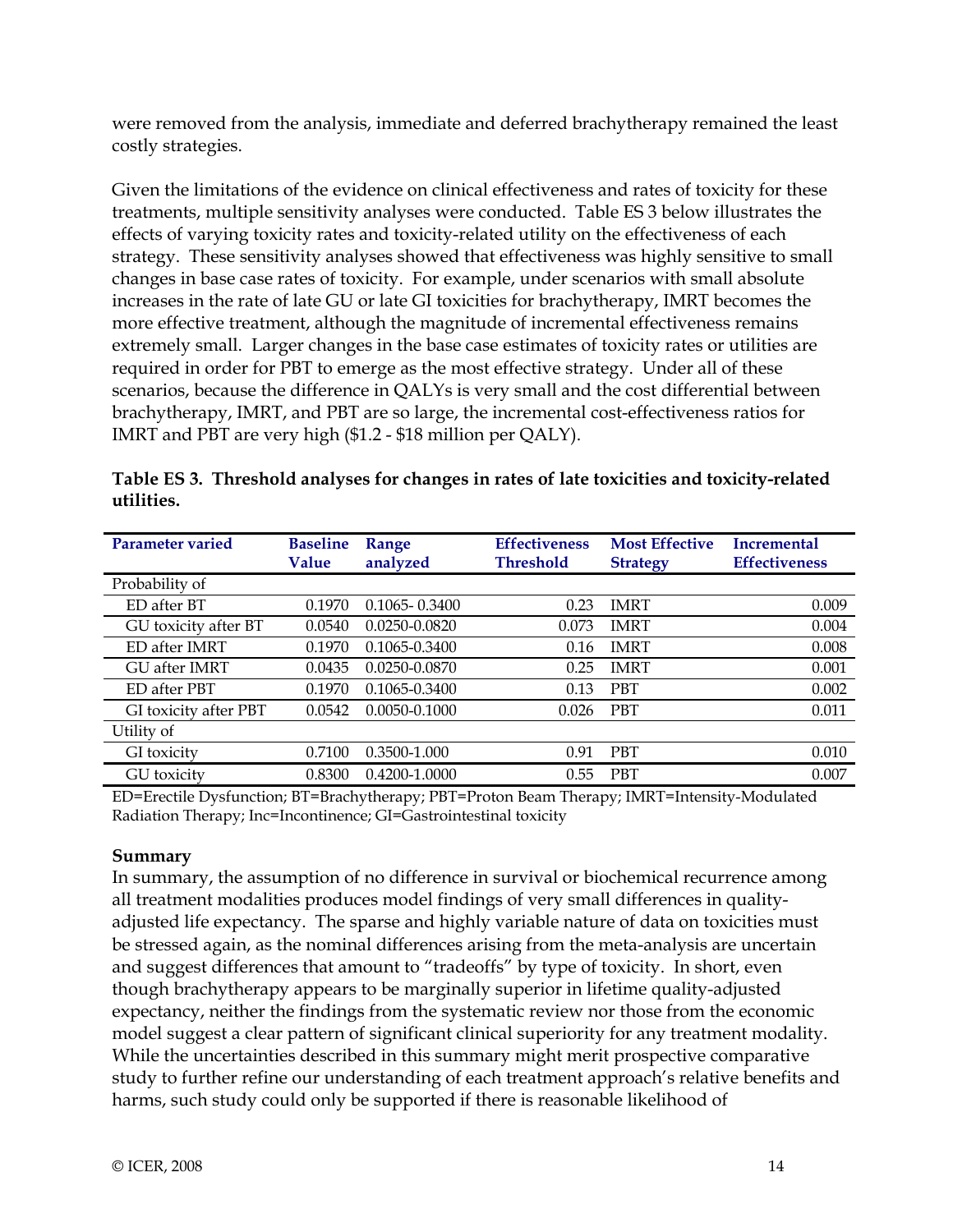demonstrating a substantial improvement in net health benefit for the newer technologies over brachytherapy, given the wide disparity in current reimbursement levels and the significant opportunity cost in conducting prospective research.

## **ICER Evidence Review Group Deliberation**

The ICER Evidence Review Group deliberation (see section starting on page 24 for membership and details) focused on many important issues regarding the evidence provided by the ICER review. Major points of discussion are shown in the numbered points below.

- *1) While active surveillance was not reviewed systematically, the tone of the report should clearly reflect the fact that active surveillance remains a viable option for many men with localized disease, and that this review did not formally set out to perform a full review of active surveillance. It should be emphasized that while the focus of the current review is on the evidence on radiation therapy, ICER is not advocating for intervention over surveillance.* In response to guidance from the ERG, "deferred treatment" was included in the economic model as a proxy for a short period of surveillance followed by treatment, but it has always been recognized that a fair evaluation of active surveillance must include a comprehensive and systematic review of the evidence on benefits and harms as well as a separate and distinct modeling effort. The discussion on active surveillance in the draft review has been expanded in the executive summary and body of this final report.
- *2) The issue of seed migration receives relatively little attention in the report; if there is rationale for its exclusion as a potential harm, it should be clearly stated.*  As discussed during the ERG meeting, seed migration was not systematically reviewed because, other than a few individual case studies, there is no published evidence of its short- or long-term detrimental effects. This discussion has been significantly expanded in both the executive summary and body of the review.
- *3) Modifications to the RTOG toxicity scales are not uncommon and often institution-specific; in some cases (for example, coding of alpha-blocker use for urinary symptoms as "grade 1"), this can make comparisons across studies problematic.*  Given the already scant literature on toxicity for IMRT and PBT, further exclusion of study reports based on use of modified toxicity scales will not likely be a useful endeavor; instead, the issues surrounding these modifications have been noted as a potential source of bias along with the other between-study differences already mentioned.
- *4) Of the three radiation modalities of interest, brachytherapy is subject to the greatest amount of technical variability, due to the complex and invasive nature of the procedure as well as its widespread use.*

The description of training and competency standards for brachytherapy has been expanded, and the potential sources of variability in treatment and outcomes with this procedure are now discussed in the executive summary and body of the review.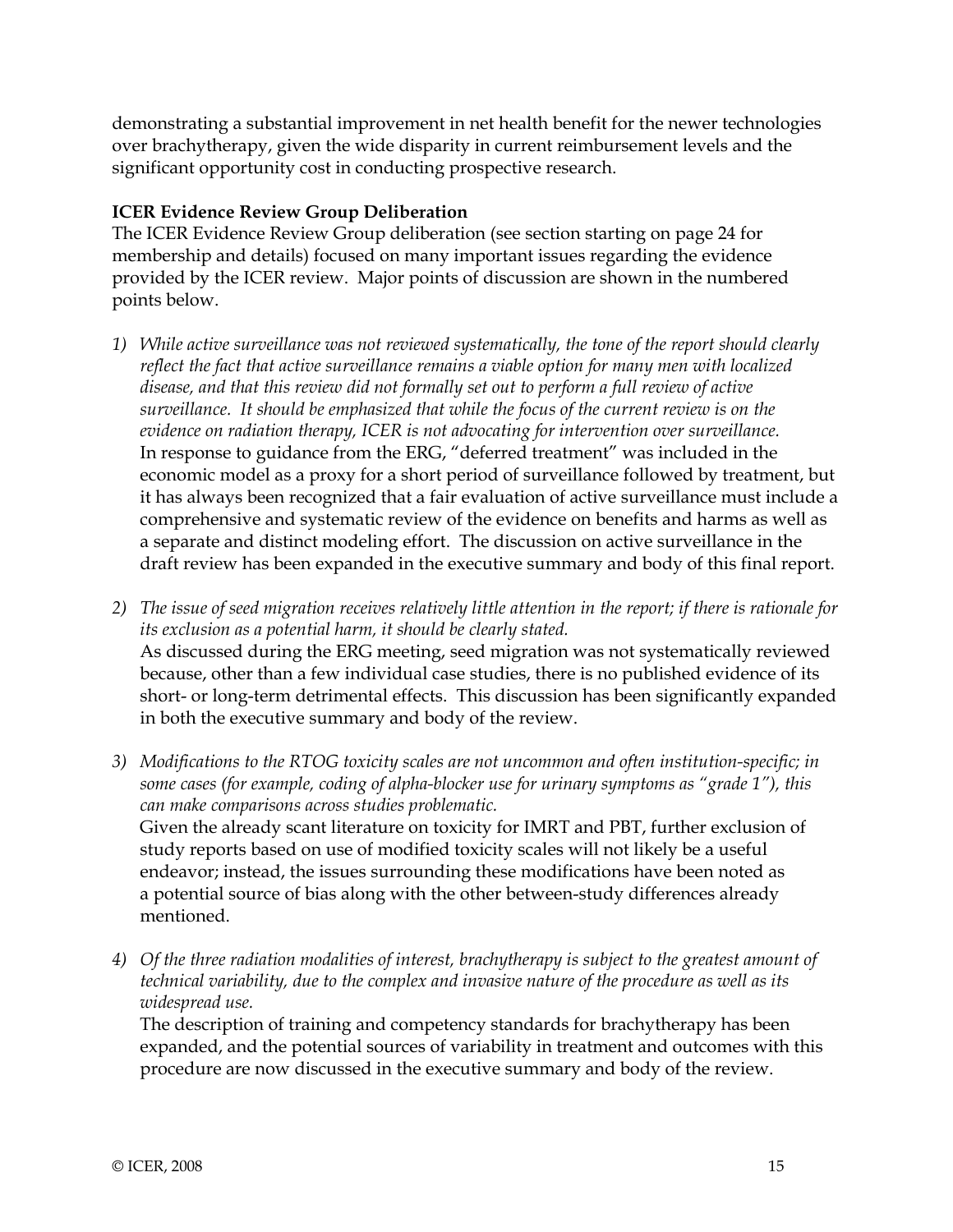- *5) Despite the theoretical benefits of the dose distribution from protons vs. conventional radiation, there is still much uncertainty regarding the actual dose delivered to nontarget tissue, particularly with conventional proton scanning techniques and in a deep-seated target area like the prostate.*
- *6) An important point of discussion was the source of data on toxicity, which is most commonly obtained via clinical outreach and/or review of medical records. The evidence base is notable for its dearth of patient-reported outcomes; many ERG members felt that this should be highlighted as an important priority for future research.*
- *7) The viability of active surveillance in this population was underscored by anecdotal evidence from some on the ERG that this strategy is being employed with increasing frequency, even at academic centers that provide all of the available treatment modalities. Several ongoing clinical trials of active surveillance (e.g., PIVOT, ProtecT) may serve as models for evaluating competing technologies in prostate cancer moving forward.*

#### Discussion of ICER Integrated Evidence Ratings

The specific discussion of the assignment of ICER ratings for comparative clinical effectiveness and for comparative value used two separate frameworks: 1) PBT vs. IMRT; and 2) brachytherapy vs. IMRT. There was unanimous consensus that, compared to IMRT, PBT should be rated "Insufficient" in comparative clinical effectiveness, due to the dearth of data on its benefits and harms in this patient population. According to ICER's rating methodology (see section on the following pages), technologies rated in this fashion do not require a rating of comparative value, as there is insufficient evidence to make a firm judgment of clinical benefit. However, many members of the ERG felt that, because PBT is an expensive technology, some judgment of comparative value should be made in the review. Again, the consensus was unanimous in rating PBT as "Low Value" relative to IMRT.

The discussion surrounding brachytherapy was more complex. Several ERG members felt that the comparison to IMRT should be reversed, as brachytherapy is the more established therapy. This in part reflected the relative uncertainty that remains regarding the evidence on IMRT. The group was unanimous, however, in concluding with high confidence that brachytherapy was at least "Comparable" to IMRT in terms of clinical effectiveness. While some ERG members (3/10) felt that increased patient convenience with brachytherapy translated into an "Incremental" clinical benefit, others felt that the effects of convenience would fade over time. Still, many in the group (6/10) felt that a rating of "Comparable" should be accompanied with note of a lower level of certainty that the evidence in fact suggests an incremental benefit with brachytherapy, due both to patient convenience and to the possibility of a better toxicity tradeoff. One member voted to rate brachytherapy as "Insufficient" to reflect the lack of comparative data. The group was unanimous in considering brachytherapy a "High Value" technology, whether compared to PBT or to IMRT. Background on the ICER rating methodology is shown on the following pages, with the final ICER ratings immediately afterward.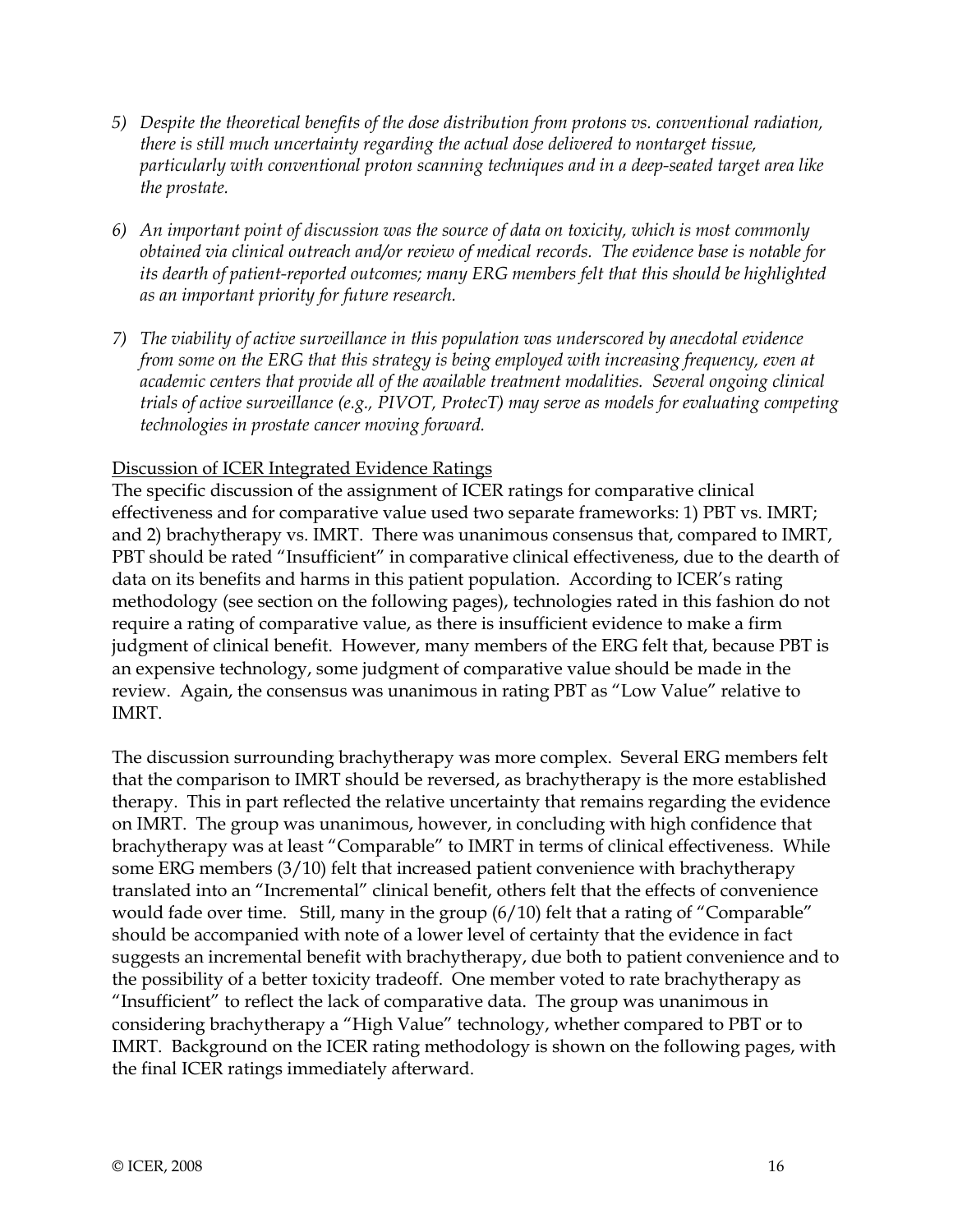## **Methodology: ICER Integrated Evidence Rating™**

## **Comparative Clinical Effectiveness**

The ICER Integrated Evidence Rating™ combines a rating for comparative clinical effectiveness and a rating for comparative value. The clinical effectiveness rating arises from a joint judgment of the level of confidence provided by the body of evidence and the magnitude of the net health benefit -- the overall balance between benefits and harms. This method for rating the clinical effectiveness is modeled on the "Evidence- Based Medicine (EBM) matrix" developed by a multi-stakeholder group convened by America's Health Insurance Plans. This matrix is depicted below:



 $A =$  "Superior" [High confidence of a moderate-large net health benefit]

- B = "Incremental" [High confidence of a small net health benefit]
- $C = "Comparable"$  [High confidence of a comparable net health benefit]
- $D =$  "Inferior" [High confidence of an inferior net health benefit]

 $U/P = "Unproven with Potential" [Limited confidence of a small or moderate-large net]$ health benefit]

This category is meant to reflect technologies whose evidence provides:

- 1) High confidence of *at least* comparable net health benefit
- 2) Limited confidence suggesting a small or moderate-large net health benefit

I = "Insufficient" The evidence does not provide high confidence that the net health benefit of the technology is at least comparable to that provided by the comparator(s).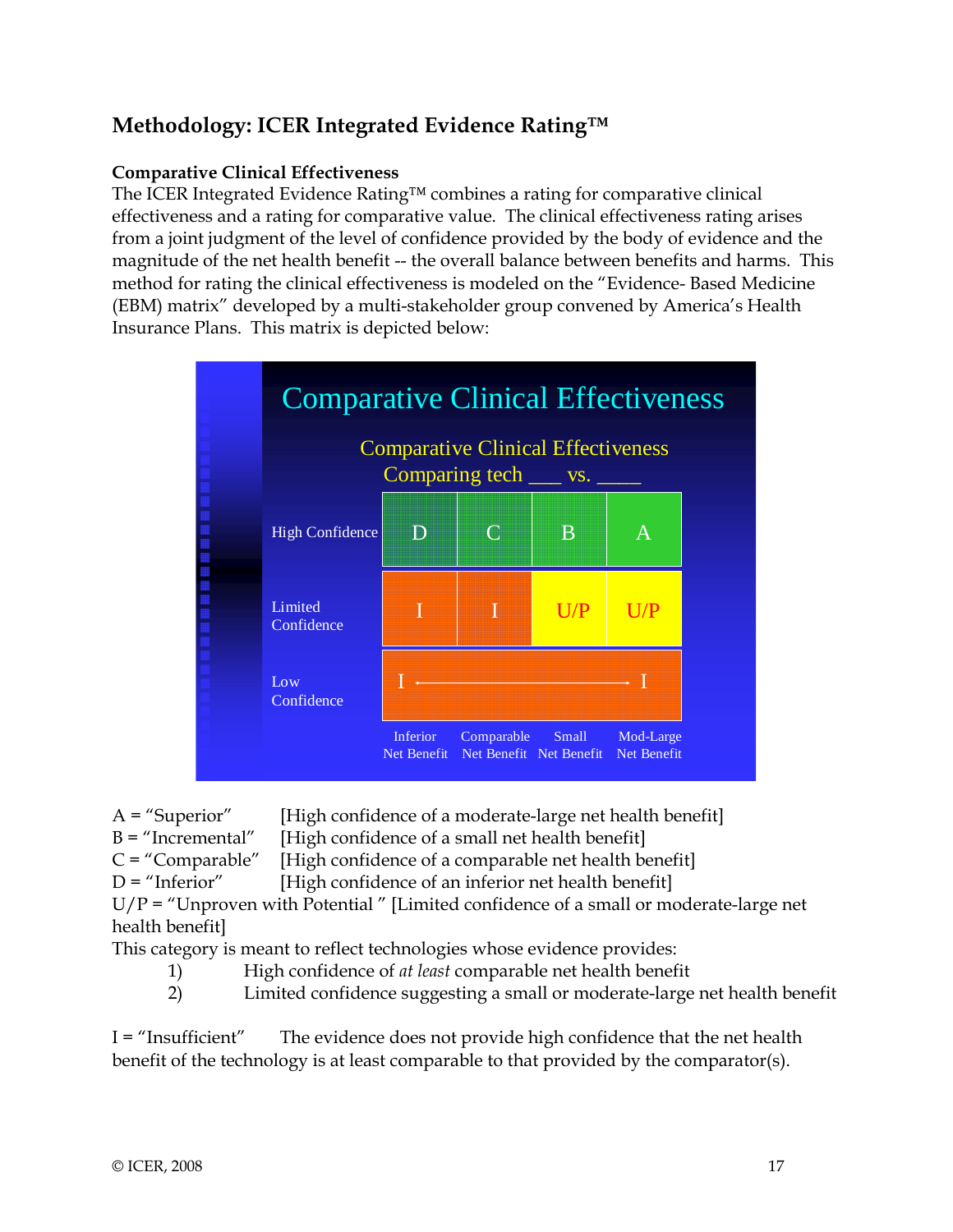#### **Confidence**

The vertical axis of the matrix is labeled as a degree of confidence with which the magnitude of a technology's comparative net health benefit can be determined. This operational definition of confidence thus is linked to but is not synonymous with the overall validity, consistency, and directness of the body of evidence available for the assessment. ICER establishes its rating of level of confidence after deliberation by the Evidence Review Group, and throughout ICER follows closely the considerations of evidentiary strength suggested by the Effective Health Care program of the Agency for Health Research and Quality (AHRQ) (www.effectivehealthcare.org) and the GRADE working group (www.gradeworkinggroup.org).

#### High Confidence:

An assessment of the evidence provides high confidence in the relative magnitude of the net health benefit of the technology compared to its comparator(s).

#### Limited Confidence:

There is limited confidence in the assessment the net health benefit of the technology. Limited confidence implies that the evidence is limited in one or more ways so that it is difficult to estimate the net health benefit with precision. ICER's approach considers two qualitatively different types of limited confidence. First, there may be limited confidence in the magnitude of any net health benefit, but there is high confidence that the technology is *at least* as effective as its comparator(s). The second kind of limited confidence applies to those technologies whose evidence may suggest comparable or inferior net health benefit and for which there is not nigh confidence that the technology is at least comparable. These two different situations related to "limited confidence" are reflected in the matrix by the different labels of "Unproven with Potential" and "Insufficient."

Limitations to evidence should be explicitly categorized and discussed. Often the quality and consistency varies between the evidence available on benefits and that on harms. Among the most important types of limitations to evidence we follow the GRADE and AHRQ approaches in highlighting:

- 1. Type of limitation(s) to confidence
	- a. Internal validity
		- i. Study design
		- ii. Study quality
	- b. Generalizability of patients (directness of patients)
	- c. Generalizability of intervention (directness of intervention)
	- d. Indirect comparisons across trials (directness of comparison)
	- e. Surrogate outcomes only (directness of outcomes)
	- f. Lack of longer-term outcomes (directness of outcomes)
	- g. Conflicting results within body of evidence (consistency)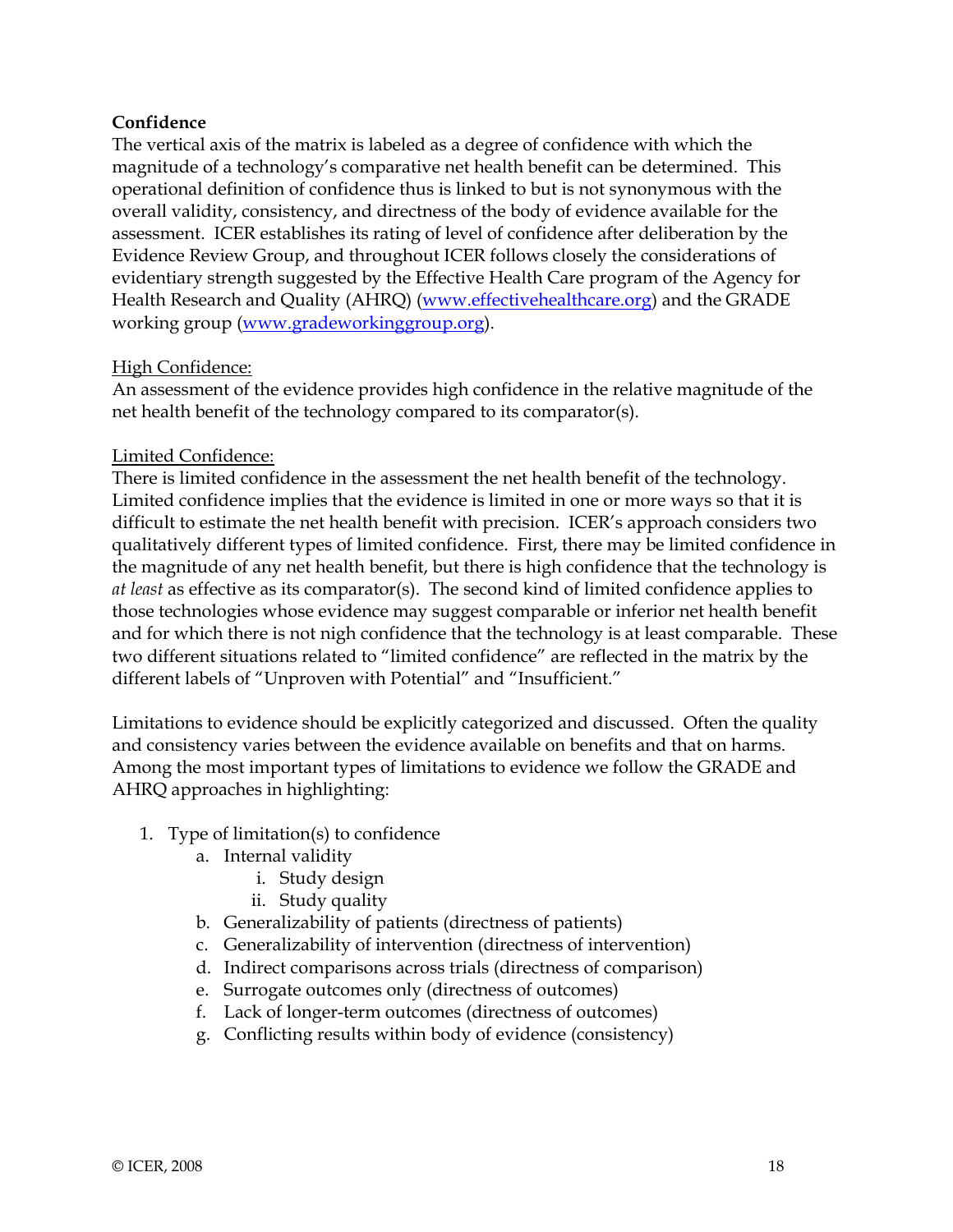#### Low Confidence:

There is low confidence in the assessment of net health benefit and the evidence is insufficient to determine whether the technology provides an inferior, comparable, or better net health benefit.

### **Net Health Benefit**

The horizontal axis of the comparative clinical effectiveness matrix is "net health benefit." This term is defined as the balance between benefits and harms, and can either be judged on the basis of an empiric weighing of harms and benefits through a common metric (e.g. Quality Adjusted Life-Years, or "QALYs"), or through more qualitative, implicit weightings of harms and benefits identified in the ICER appraisal. Either approach should seek to make the weightings as explicit as possible in order to enhance the transparency of the ultimate judgment of the magnitude of net health benefit.

Whether judged quantitatively or qualitatively, there are two general situations that decision-making groups face in judging the balance of benefits and harms between two alternative interventions. The first situation arises when both interventions have the same types of benefits and harms. For example, two blood pressure medications may both act to control high blood pressure and may have the same profile of toxicities such as dizziness, impotence, or edema. In such cases a comparison of benefits and harms is relatively straightforward. However, a second situation in comparative effectiveness is much more common: two interventions present a set of trade-offs between overlapping but different benefits and harms. An example of this second situation is the comparison of net health benefit between medical treatment and angioplasty for chronic stable angina. Possible benefits on which these interventions may vary include improved mortality, improved functional capacity, and less chest pain; in addition, both acute and late potential harms differ between these interventions. It is possible that one intervention may be superior in certain benefits (e.g. survival) while also presenting greater risks for particular harms (e.g. drug toxicities). Thus the judgment of "net" health benefit of one intervention vs. another often requires the qualitative or quantitative comparison of different types of health outcomes.

Since net health benefit may be sensitive to individual patient clinical characteristics or preferences there is a natural tension between the clinical decision-making for an individual and an assessment of the evidence for comparative clinical effectiveness at a population level. ICER approaches this problem by seeking, through the guidance of its scoping committee, to identify a priori key patient subpopulations that may have distinctly different net health benefits with alternative interventions. In addition, the ICER appraisal will also seek to use decision analytic modeling to identify patient groups of particular clinical characteristics and/or utilities which would lead them to have a distinctly different rating of comparative clinical effectiveness.

The exact boundary between small and moderate-large net benefit is subjective and ICER does not have a quantitative threshold. The rating judgment between these two categories is guided by the deliberation of the Evidence Review Group.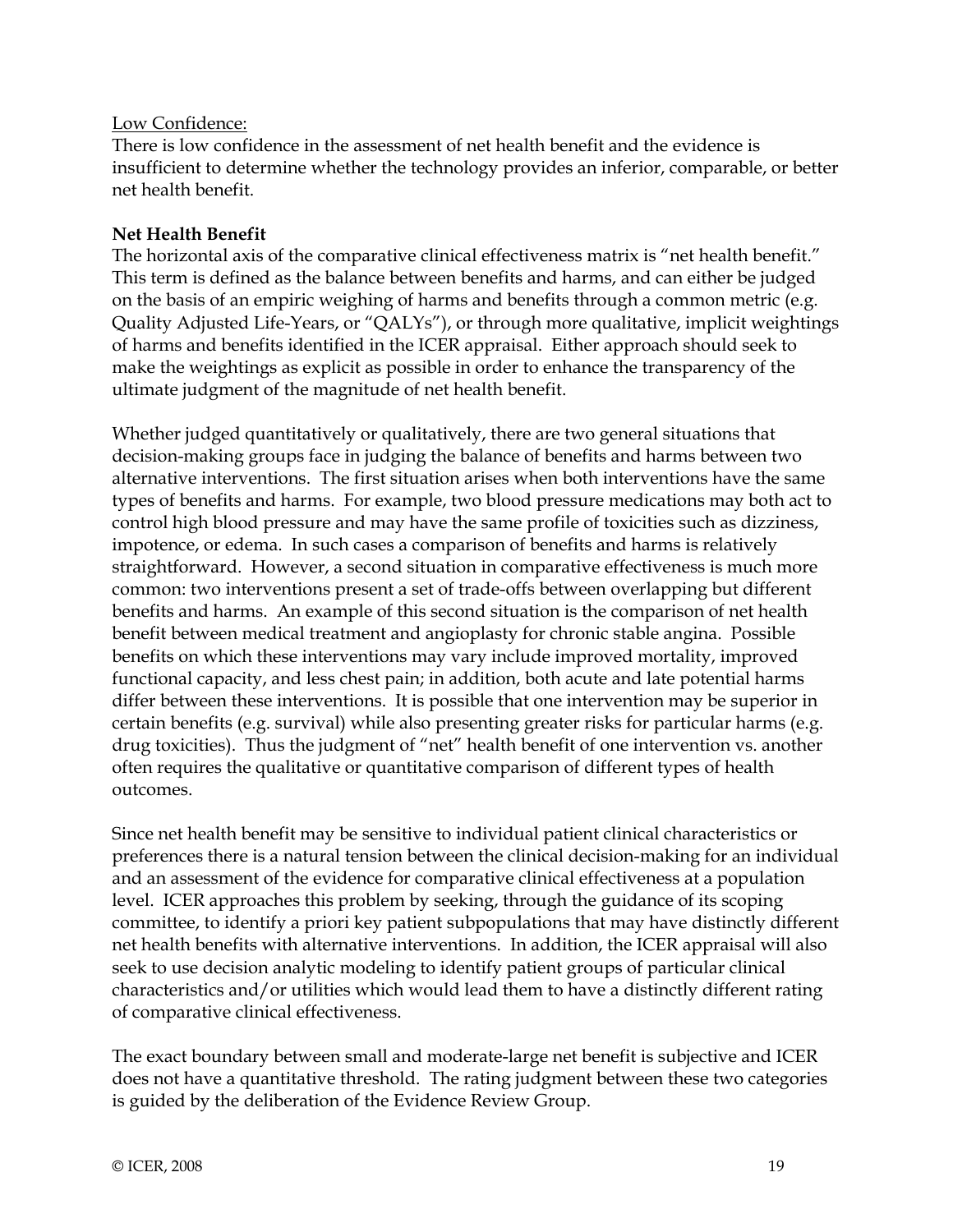#### **Comparative Value**

There are three categories of value: high, reasonable or comparable, and low. The ICER rating for comparative value arises from a judgment that is based on multiple considerations. Among the most important is the incremental cost-effectiveness of the technology being appraised The most commonly used metric for an assessment of costeffectiveness is the quality adjusted life year, or QALY. This measure adjusts any improvement in survival provided by a technology by its corresponding impact on the quality of life as measured by the "utilities" of patients or the public for various health states. While ICER does not operate within formal thresholds for considering the level at which a cost per QALY should be considered "cost-effective," the assignment of a rating for comparative value does build upon general conceptions of ranges in which the incremental cost-effectiveness ratio can be generally assumed to indicate relatively high, reasonable, and low value compared to a wide range of health care services provided in the US healthcare system. These broad ranges and shown in the figure below. Details on the methodology underpinning the design and presentation of cost-effectiveness analyses within ICER appraisals are available on the ICER website at www.icer-review.org.



Although the cost per QALY is the most common way to judge the cost-effectiveness of alternative medical interventions, ICER also considers the sub-component parts of the QALY, including the cost per key clinical benefits. Additional data and perspectives are also considered whenever possible, including potential budget impact, impact on systems of care and health care personnel, and comparable costs/CEA for interventions for similar clinical conditions.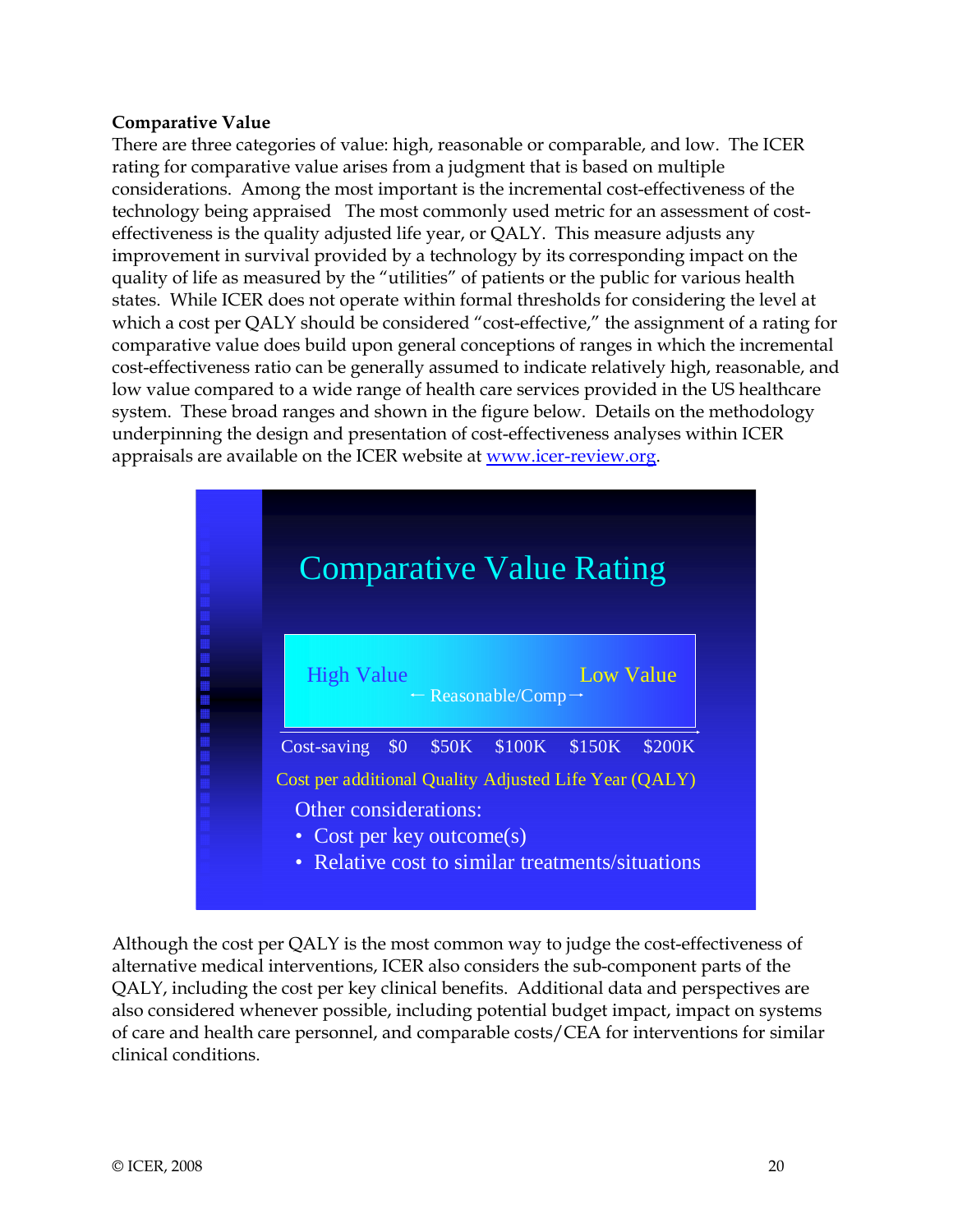# **ICER Integrated Evidence Rating™: Brachytherapy vs. IMRT**

**The Comparative Clinical Effectiveness of Brachytherapy vs. IMRT in the treatment of clinically-localized, low-risk prostate cancer is rated as:** 

• **C --- Comparable** 

**The Comparative Value of Brachytherapy vs. IMRT in the treatment of clinically-localized, low-risk prostate cancer is rated as:** 

• **a --- High\*** 

**The Integrated Evidence Rating = Ca\*** 

**\* Within assumptions of the economic analysis** 



*Comparative Value*

Note: the yellow shade for the Integrated Evidence Rating indicates *high* confidence that brachytherapy is at least comparable to IMRT and *limited* confidence in an incremental net health benefit.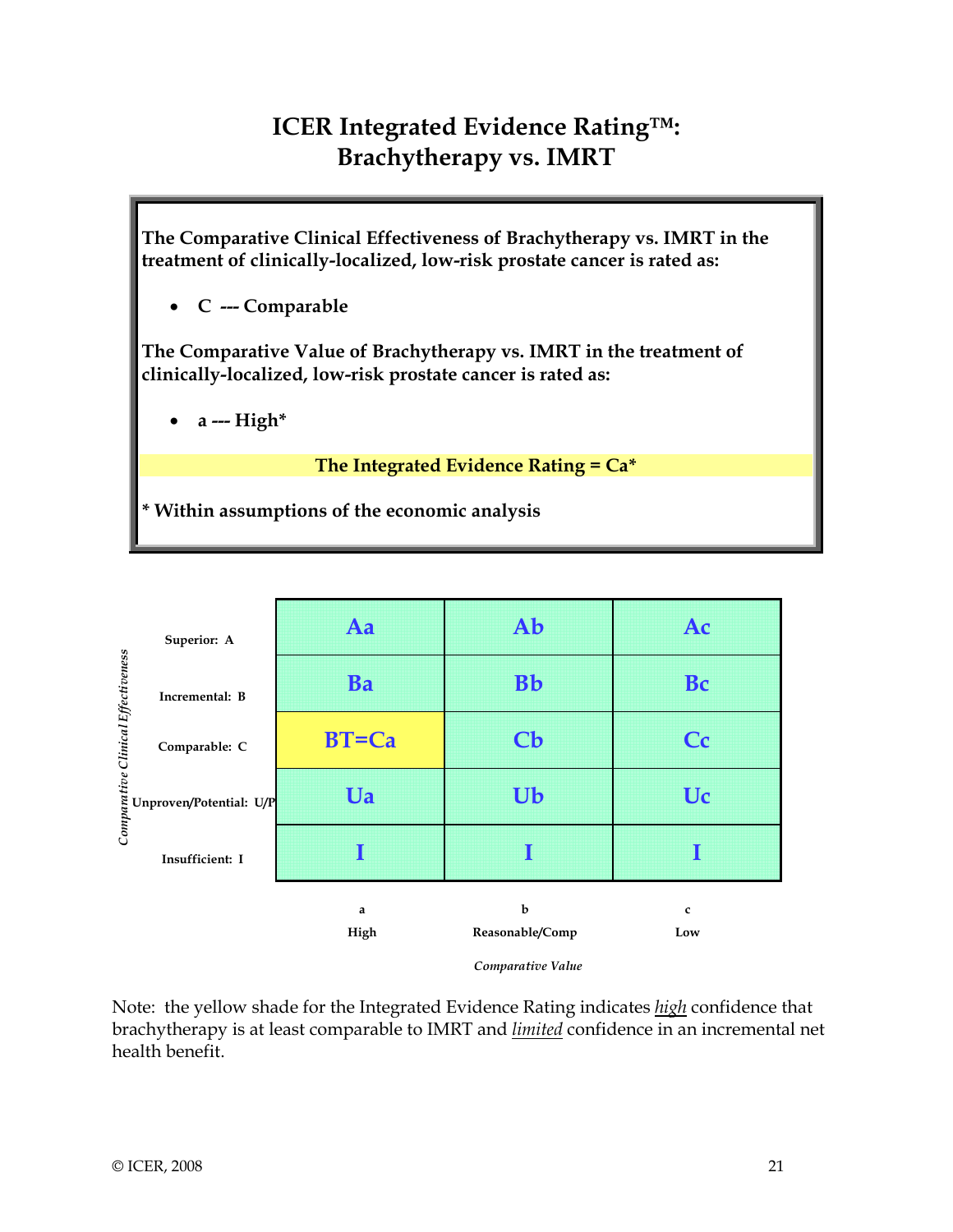# **ICER Integrated Evidence Rating™: Proton Beam Therapy vs. IMRT**

**The Comparative Clinical Effectiveness of Proton Beam Therapy vs. IMRT in the treatment of clinically-localized, low-risk prostate cancer is rated as:** 

• **I --- Insufficient** 

**The Comparative Value of Proton Beam Therapy vs. IMRT in the treatment of clinically-localized, low-risk prostate cancer is rated as:** 

• **c --- Low\*** 

 **The Integrated Evidence Rating = Ic\*** 

**\* Within assumptions of the economic analysis** 



*Comparative Value*

Note: the orange shade for the Integrated Evidence Rating indicates *low* confidence that there is sufficient evidence of a net health benefit for proton beam therapy relative to IMRT. Also, while technologies rated "insufficient" are not typically presented with a comparative value rating, ICER's base case assumptions suggest that proton beam therapy has low comparative value at current rates of reimbursement.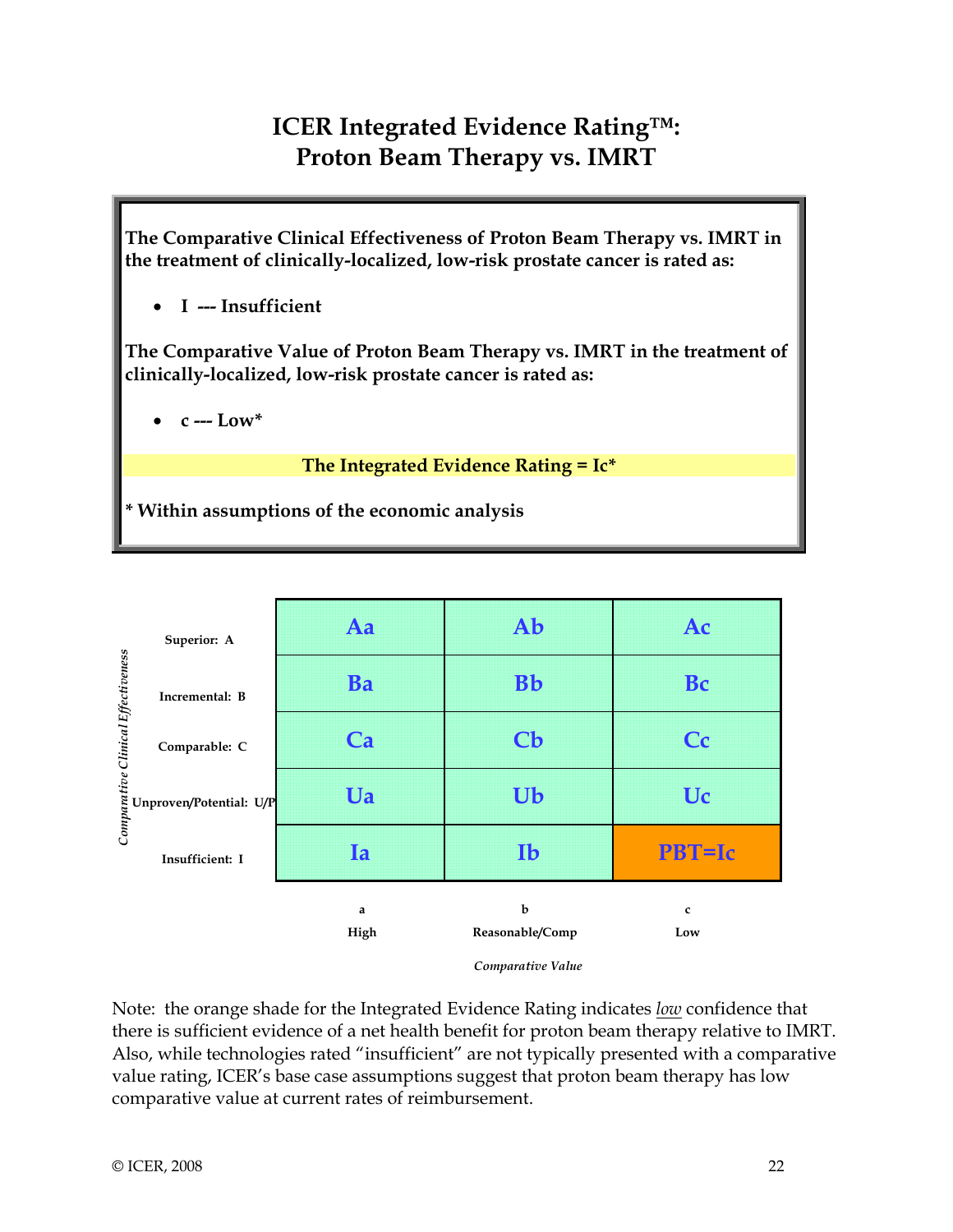#### **Sample Physician-Patient Script**

Discussing the evidence on potential risks and benefits of treatment options is a central element of shared decision-making between clinicians, patients, and families. ICER offers the script below as an example of how clinicians could initiate a conversation with patients that would foster consideration of the findings of this evidence review. Conveying this amount of information in one conversation may not be practicable or appropriate for many patients; the intent is to suggest only one of many styles through which clinicians can empower their patients to share in the consideration of the evidence on reasonable clinical alternatives and to help them choose the option that will reflect their broader best interests.

> *"I know you've narrowed down your consideration to radiation treatment or what is called "active surveillance" for your prostate cancer. We've talked a little bit about these options already. Today let's go further. First, I'd like you to know that evidence reviews and national expert groups have concluded that – for men like you with low-risk prostate cancer – there is no evidence that any of these radiation treatments is better than active surveillance at curing your cancer, keeping it at bay longer, or extending your life. Active surveillance is, therefore, a reasonable option for you to consider. On the other, hand, many men opt for treatment right away, so let's talk about the radiation options. Here you should know that none of them has been proven superior to the others. We have had more years of experience with brachytherapy; IMRT has been in use for about 8 years; and PBT is fairly new so we have far less data on its longer-term outcomes. Each option has some potential advantages and disadvantages with regard to possible side effects of treatment, which I'll go over with you. In addition, each requires differing amounts of time and numbers of visits to the doctor. And, some are more expensive than others, both for your own out-of-pocket costs and for your health plan. Before we run through these pros and cons together, let me stop here to see if you have any questions or if you've heard anything about any of these options that you'd like to discuss…."*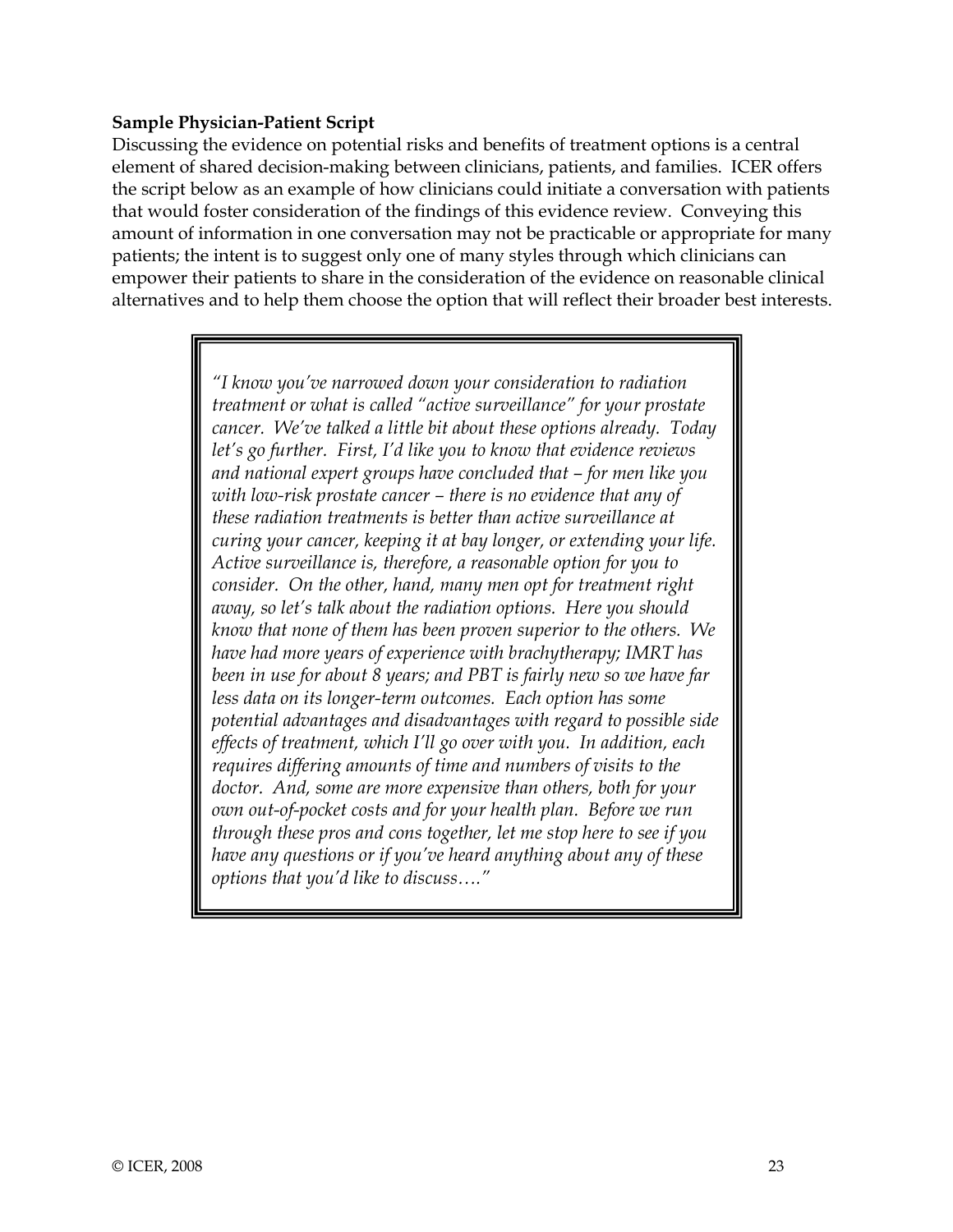#### **Evidence Review Group Members**

The Evidence Review Group (ERG) is an independent group brought together by ICER and composed of academic experts, patients, clinicians, epidemiologists, ethicists, and medical policy representatives of stakeholder groups including health plans and manufacturers.

The purpose of the ERG is to guide and help interpret the entire appraisal process. Members of the ERG are first convened to function as a "scoping committee" for the appraisal. During this phase the key questions for the appraisal are outlined, including elements such as the appropriate comparator technologies, patient outcomes of interest, patient subpopulations for which clinical and cost-effectiveness may vary systematically, time horizon for outcomes, and key aspects of the existing data that must be taken into account during the appraisal. The ERG may be divided into sub-committees that advise the ICER appraisal team at the mid-point of the appraisal on the early findings and challenges encountered. All of the ERG members listed below participated in scoping and/or midcycle activities, but not all were able to participate in the final ERG meeting.

At the final ERG meeting, members are asked to declare any interests in the technology or its comparator(s), or other potential influences on their expertise (listed below). The ERG meeting allows for in-depth deliberation on the findings of the ICER appraisal document and provides an opportunity for comment on the determination of the ICER integrated evidence rating. Although the ERG helps guide the final determination of the ICER Integrated Evidence Rating™, the final rating is ultimately a judgment made by ICER, and individual members of the ERG should not be viewed in any way as having endorsed this appraisal.

| <b>ERG Participant Name and Affiliation</b> | <b>Potential Influences on Expertise</b> |
|---------------------------------------------|------------------------------------------|
| John Z. Ayanian, MD, MPP                    | None                                     |
| Professor of Medicine & Health Care Policy  |                                          |
| Harvard Medical School &                    |                                          |
| Brigham & Women's Hospital                  |                                          |
| Professor of Health Policy & Management     |                                          |
| Harvard School of Public Health             |                                          |
|                                             |                                          |
| Mike Barry, MD                              | Not present at meeting                   |
| Professor of Medicine                       |                                          |
| Harvard Medical School &                    |                                          |
| Massachusetts General Hospital              |                                          |
|                                             |                                          |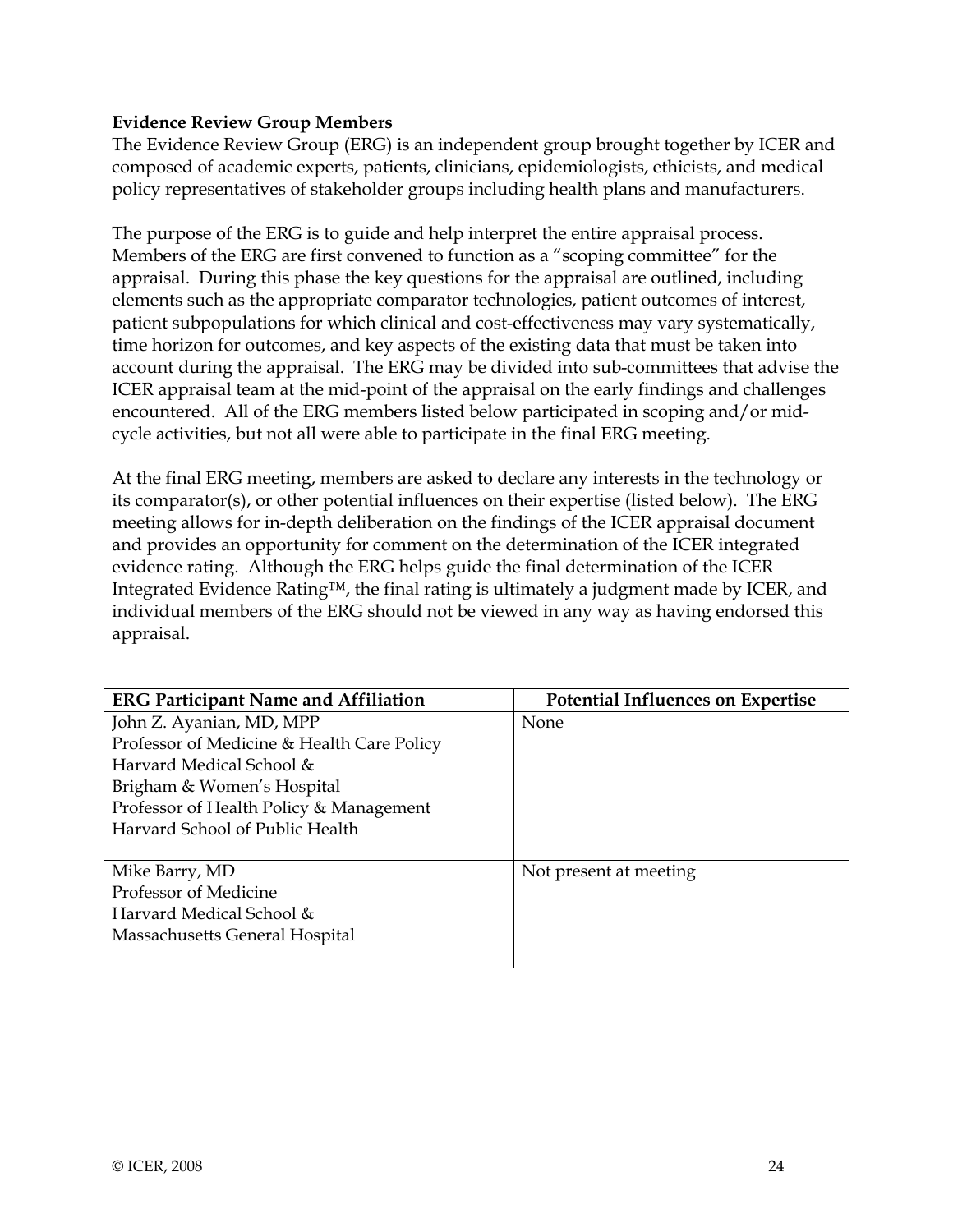| Marc Berger, MD                                   | Employed by pharmaceutical            |
|---------------------------------------------------|---------------------------------------|
| Vice President, Global Health Outcomes            | manufacturer developing and/or        |
| Eli Lilly and Company                             | marketing compounds to treat prostate |
|                                                   | cancer and/or related symptoms        |
| William Corwin, MD                                | Not present at meeting                |
| Medical Director, Medical Management & Policy     |                                       |
| Harvard Pilgrim Health Care                       |                                       |
|                                                   |                                       |
| Michele DiPalo                                    | Employed by payer; involved in        |
| Director, Health Services Evaluation              | evaluation of new/emerging technology |
| Blue Cross & Blue Shield of Massachusetts         |                                       |
|                                                   |                                       |
| Wendy Everett, ScD                                | None                                  |
| President,                                        |                                       |
| New England Healthcare Institute                  |                                       |
|                                                   |                                       |
| Ted Ganiats, MD                                   | None                                  |
| Chair, Dept. of Family & Preventive Medicine      |                                       |
| University of California at San Diego (UCSD)      |                                       |
| School of Medicine                                |                                       |
| Executive Director, UCSD Health Services Research |                                       |
| Center                                            |                                       |
|                                                   |                                       |
| G. Scott Gazelle, MD, MPH, PhD                    | None                                  |
| Director, Institute for Technology Assessment,    |                                       |
| Massachusetts General Hospital                    |                                       |
| Professor of Radiology, Harvard Medical School    |                                       |
| Professor of Health Policy & Management,          |                                       |
| Harvard School of Public Health                   |                                       |
|                                                   |                                       |
| Marthe Gold, MD                                   | None                                  |
| Professor & Chair,                                |                                       |
| Community Health and Social Medicine              |                                       |
| City College of New York                          |                                       |
|                                                   |                                       |
| Lou Hochheiser, MD                                | Not present at meeting                |
| Medical Director, Clinical Policy Development     |                                       |
| Humana, Inc.                                      |                                       |
|                                                   |                                       |
| Nora Janjan, MD, MPSA, MBA                        | None                                  |
| Professor                                         |                                       |
| Radiation Oncology and Symptom Research           |                                       |
| <b>MD Anderson Cancer Center</b>                  |                                       |
|                                                   |                                       |
| Phil Kantoff, MD                                  | None                                  |
| Professor of Medicine                             |                                       |
| Harvard Medical School &                          |                                       |
| Dana-Farber Cancer Institute                      |                                       |
|                                                   |                                       |
| © ICER, 2008                                      | 25                                    |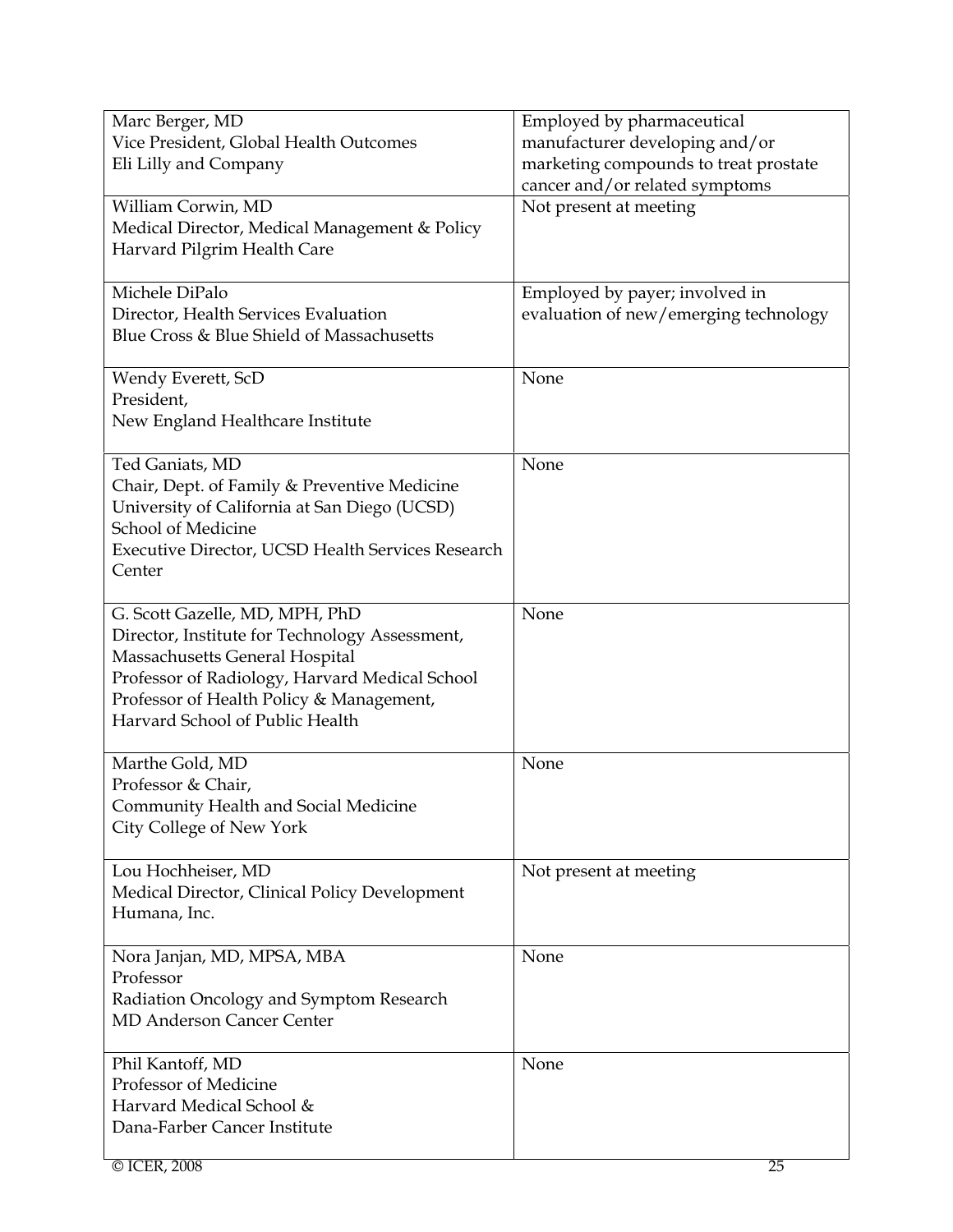| Andre Konski, MD, MBA, MA                       | Co-chair, American Society of         |
|-------------------------------------------------|---------------------------------------|
| <b>Chief Medical Officer</b>                    | Therapeutic Radiology & Oncology      |
| Fox Chase Cancer Center                         | <b>Emerging Technology Committee;</b> |
|                                                 | Chair, Radiation Therapy Oncology     |
|                                                 | Group Economic Impact Committee       |
| Armin Langenegger                               | Employed by manufacturer of proton    |
| Varian, Inc.                                    | beam systems                          |
| Marcel Marc                                     | Employed by manufacturer of proton    |
| Varian, Inc.                                    | beam systems                          |
| Newell McElwee, PharmD, MSPH                    | Employed by pharmaceutical            |
| Vice President, Evidence-Based Strategies       | manufacturer developing and/or        |
| Pfizer, Inc.                                    | marketing compounds to treat prostate |
|                                                 | cancer and/or related symptoms        |
| David Most, PhD                                 | None                                  |
| Patient/Consumer Representative                 |                                       |
| Lisa Prosser, PhD                               | None                                  |
| <b>Research Scientist</b>                       |                                       |
| Henry Ford Health System                        |                                       |
| Manny Subramanian, PhD                          | Employed by manufacturer of           |
| Best Medical, Inc.                              | brachytherapy equipment               |
| Steven M. Teutsch, MD, MPH                      | Employed by pharmaceutical            |
| <b>Executive Director, US Outcomes Research</b> | manufacturer developing and/or        |
| Merck & Co., Inc.                               | marketing compounds to treat prostate |
|                                                 | cancer and/or related symptoms        |
| Sean Tunis, MD, MSc                             | No financial conflict                 |
| Director                                        |                                       |
| Center for Medical Technology Policy            |                                       |
| Bhadrasain Vikram, MD                           | None                                  |
| Chief, Clinical Radiation Oncology              |                                       |
| National Cancer Institute                       |                                       |
|                                                 |                                       |